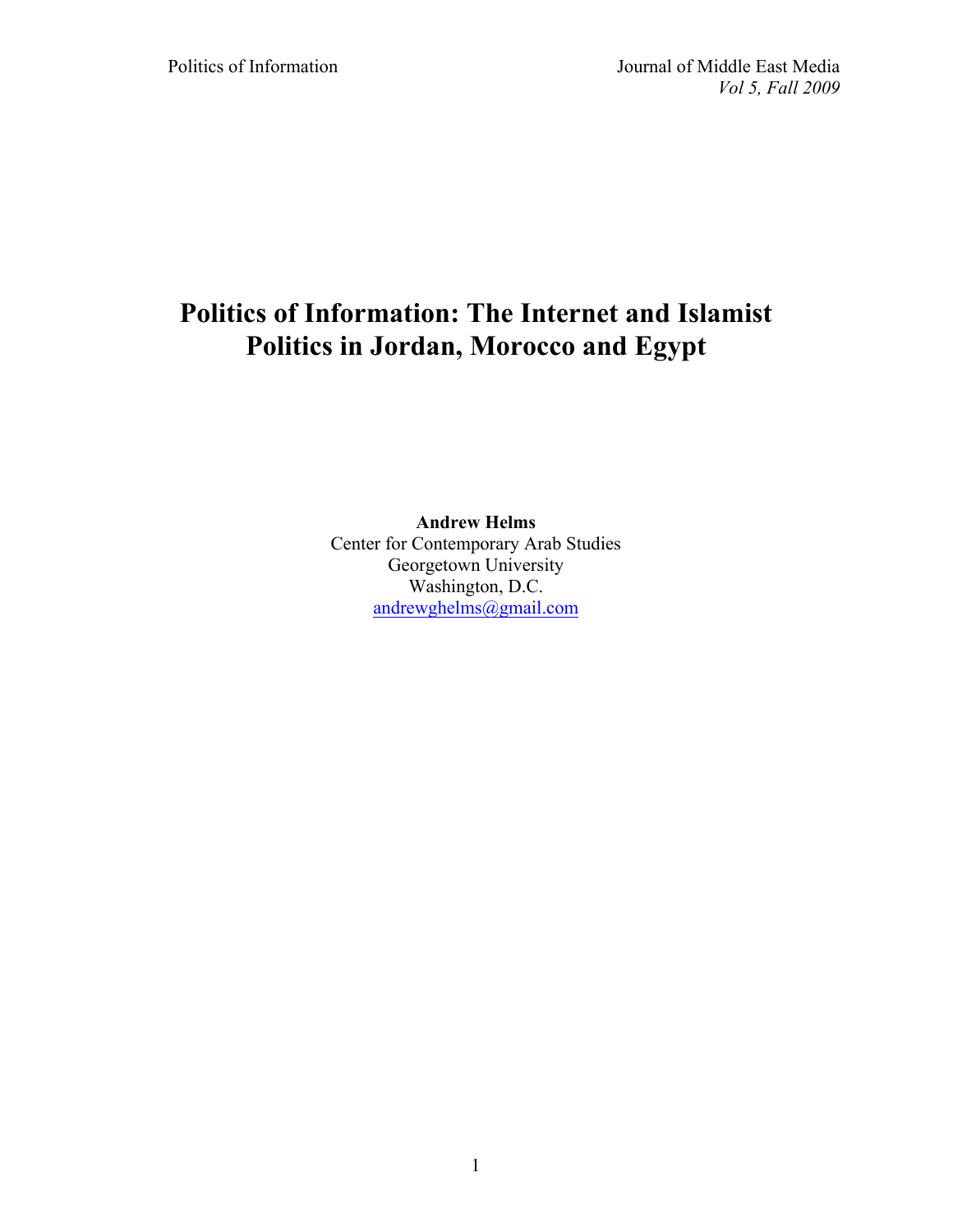# **Politics of Information**

The end of the twentieth century and the beginning of the twenty-first saw a dissemination of the Internet as a center of communication, information, entertainment and commerce. The spread of the Internet reached all four corners of the globe, connecting the researcher in Antarctica with the farmer in Guatemala and the newscaster in Moscow to the Bedouin in Egypt. Through the Internet, the flow of information and real-time news reaches across continents, and the voices of subalternity have the potential to project their previously silenced voices through blogs, websites and social networking sites. Political organizations across the left-right continuum have targeted the Internet as the political mobilizer of the future, and governments now provide access to historical documents, party platforms, and administrative papers through their sites. Similarly, religious groups display their beliefs online through official sites, and forums allow members from across the globe to debate issues of eschatology, orthopraxy and any number of nuanced theological issues. Fusing the two, Islamist political organizations have made their presence known through sophisticated websites detailing their political platforms, relevant news stories, and religiously oriented material discussing their theological views. This paper will specifically examine this nexus – the use of the Internet by Islamist political organizations in the Middle East in the countries of Jordan, Morocco and Egypt.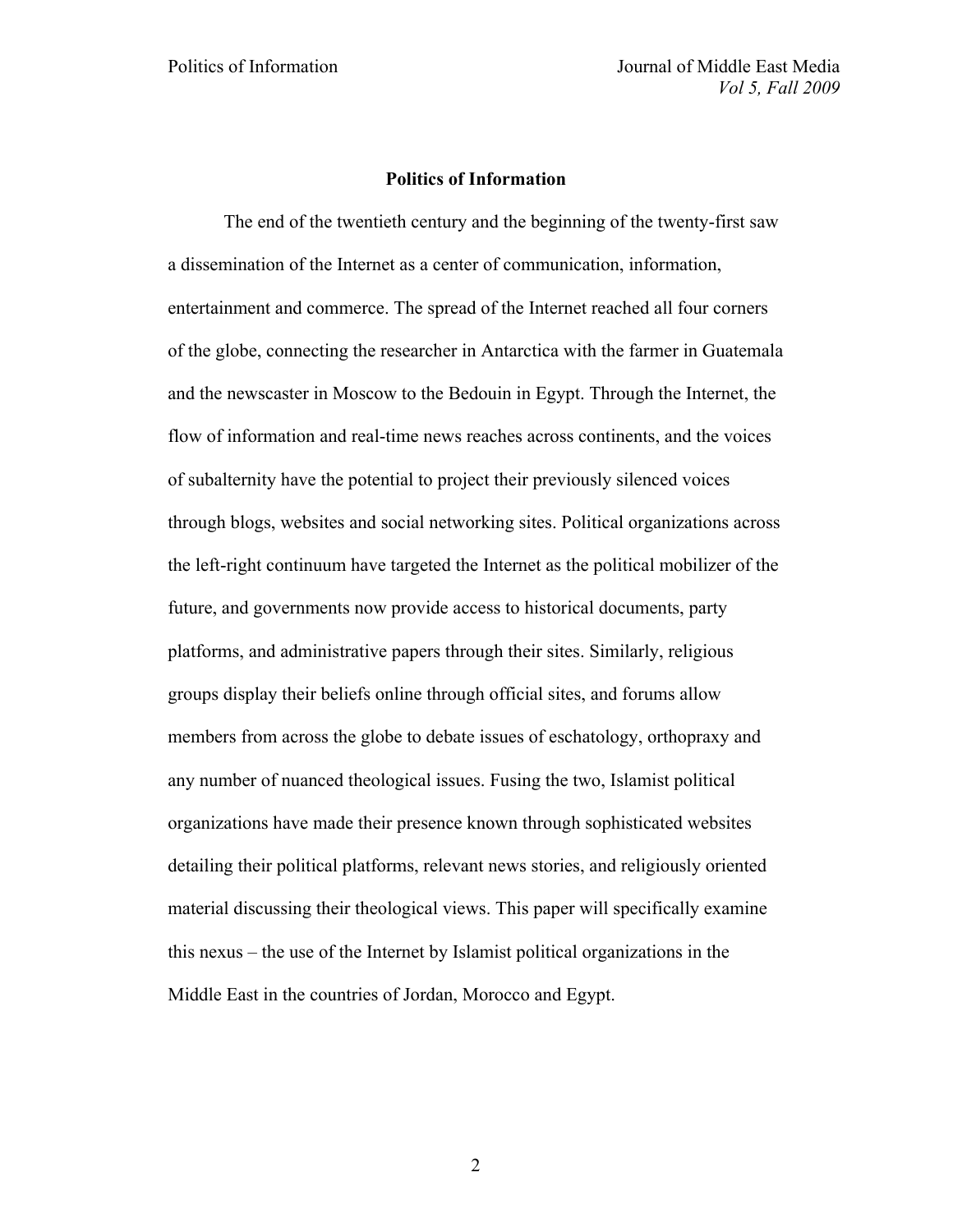Although a wide range of Islamist political organizations utilize the Internet as a forum to publicize their views and create a national or international reputation, the methods and intentions of these groups vary greatly and depend on the nature of the organization. This paper will examine the use of the Internet by three 'moderate' Islamist parties: the Islamic Action Front in Jordan, the Justice and Development Party in Morocco and the Muslim Brotherhood in Egypt. As these three parties have increased their political sophistication and reputation, both at home and abroad, they have increasingly utilized the Internet for a variety of purposes. First, Islamist organizations have used the Internet as a contemporary extension of the public sphere, a sphere through which parties frame, communicate and institutionalize ideas to a broader public. Secondly, the Internet provides Islamist organizations an unfiltered forum through which officials may promote and advertise their positions and views, as well as circumvent local media restrictions imposed by the state. Finally, the Internet allows Islamist organizations to present a counterhegemonic discourse in opposition to the ruling regime or monarchy or on display to an international audience. This third motivation applies most specifically to the Muslim Brotherhood, which presents a sophisticated English language website designed in a Western style and tailored to reach a selective audience of scholars, politicians and journalists. The MB has excelled in this so-called "bridgeblogging"<sup>1</sup> and has set the standard for Islamist

 $1$  Lynch, Marc. "Blogging the New Arab Public." February 2007. Arab Media & Society. 2008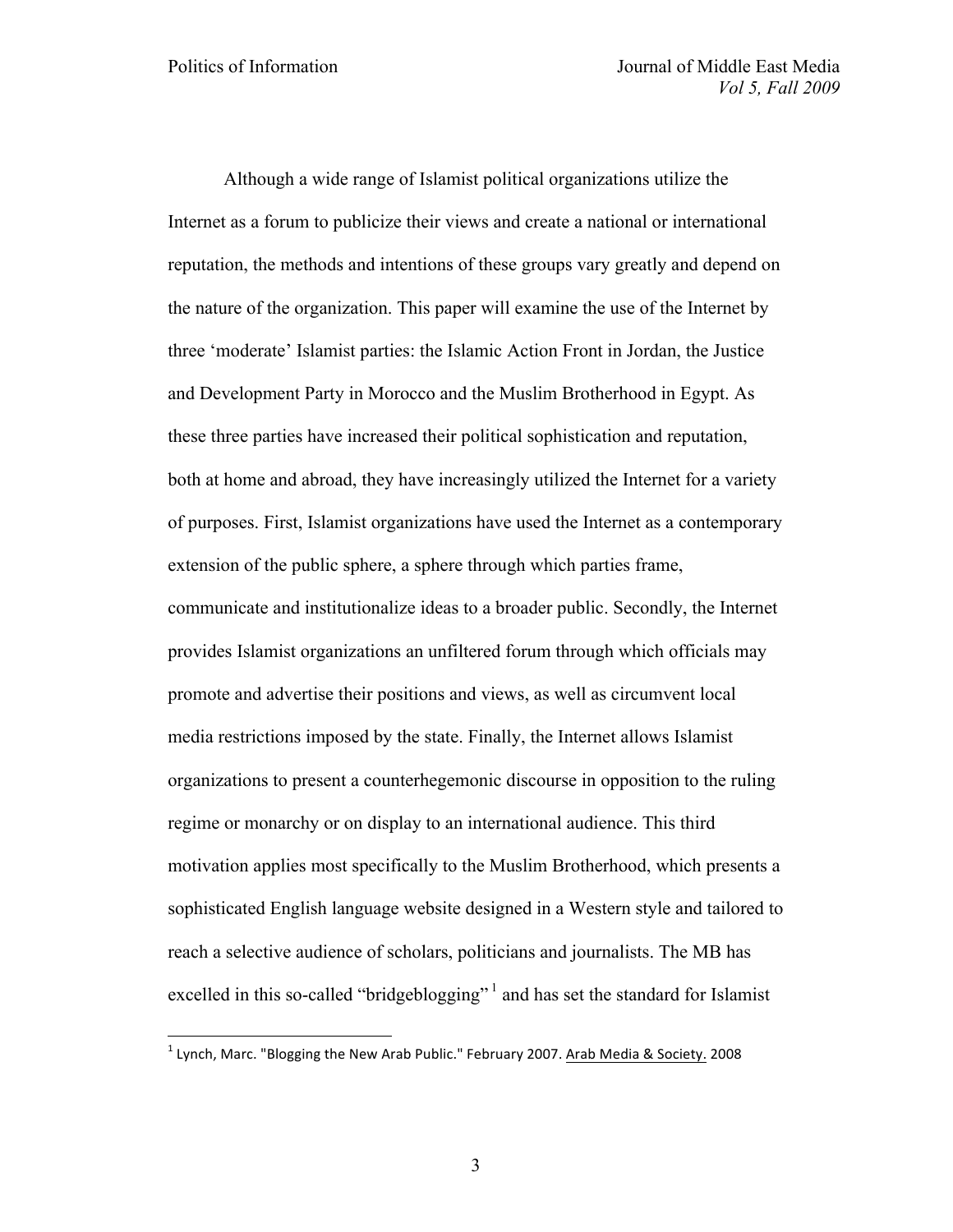parties attempting to influence international perceptions of their positions and work. The content varies between the Arabic and English versions of the site, and will be examined further in the section on the Muslim Brotherhood. These three goals overlap significantly in both their intentions and desired outcomes; however, each goal targets a different actor: the public, the media, and the regime. Following an analysis of these three areas, this paper will proceed into a case study analysis of the websites of the IAF, the PJD and the Muslim Brotherhood.

# **Motivations for Participation**

1

The topic at hand rests on the question of what motivates Islamist political organizations to use the Internet. In recent years, a number of authors have examined elements of this question through an analysis of Islam on the Internet and the use of technology in sustaining and propagating the Islamic faith. Studies specifically analyzing Islamist websites have overwhelmingly approached the subject from a national security angle and focused primarily on "Jihadi" websites and the use of the internet by terrorist organizations to raise money and recruit potential supporters. Recent studies by The Middle East Media Research Institute include such titles as, "Islamist Websites as an Integral Part of Jihad, $2$ "

<sup>&</sup>lt;http://www.arabmediasociety.com>Lynch, Blogging the New Arab Public., 11.<br><sup>2</sup> MEMRI. "Middle East Media Research Institute." 21 February 2007. Islamist Websites as an Integral Part of Jihad: A General Overview. April 2008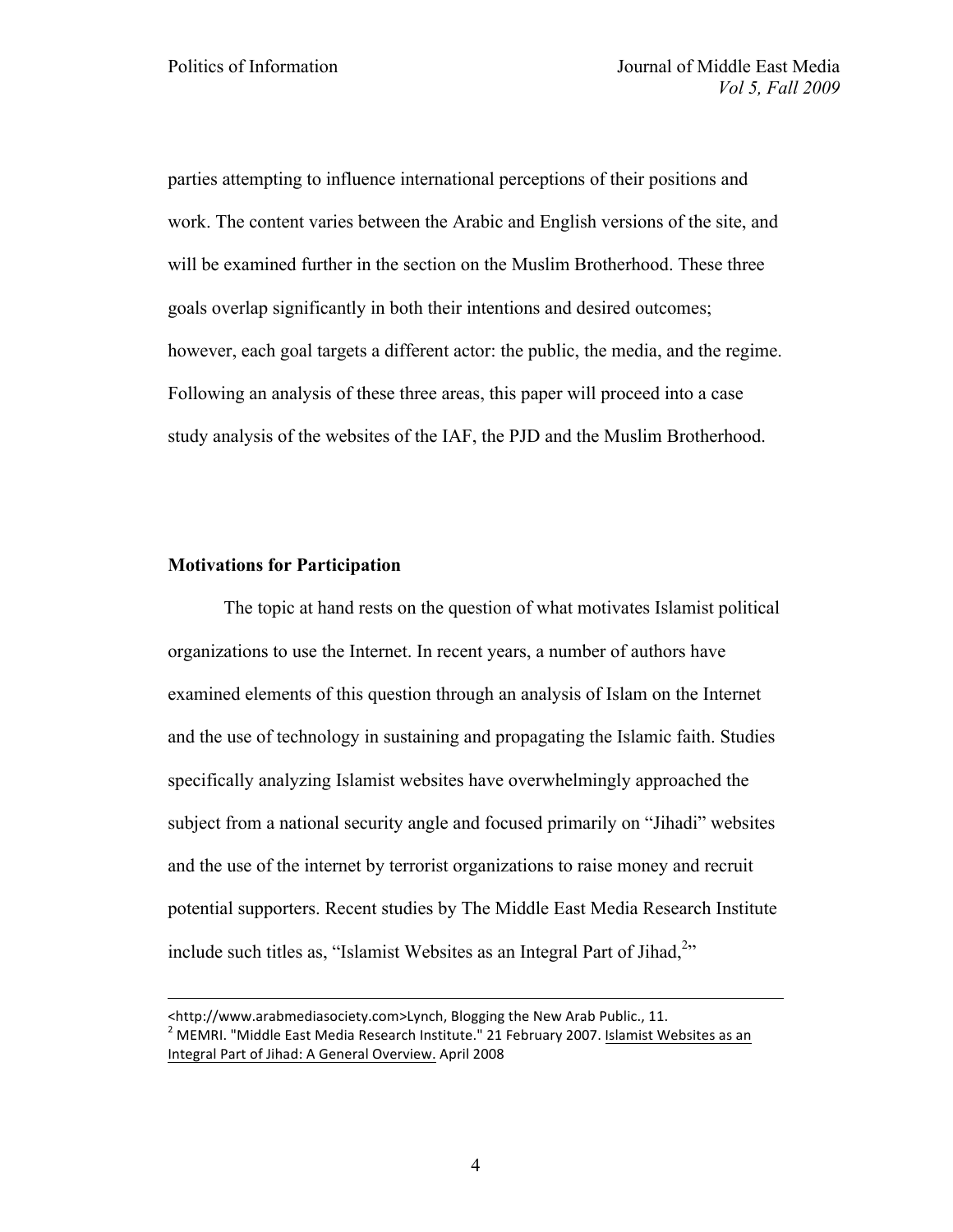1

"Cyberspace as a Combat Zone: The Phenomenon of Electronic Jihad,<sup>3</sup>" and "The Enemy Within: Where Are The Islamist/Jihadist Websites Hosted, and What Can Be Done About It?<sup>4</sup>"

Outside of security studies, a few authors have analyzed the changing role of the Internet within the Arab world or within Islamic circles in the Middle East. Gary Bunt's *Virtually Islamic: Computer-mediated Communication & Cyber Islamic Environments* examines how the Internet has shifted the loci of power within the Islamic world by decentralizing religious interpretation away from traditional structures of authority and power. Rather than relying upon traditional interpreters of Islam, Muslims are now seeking alternative interpretations through the Internet. Bunt briefly addresses the political aspects of these phenomena suggesting that both government and opposition Muslim political parties are now turning to the Internet as an "effective area for investment and development."5 A second work by Gary Bunt examines the wide range of Islamic websites available through the Internet. In *Islam in the Digital Age: E-Jihad, Online Fatwas and* 

*Cyber Islamic Environments*, Bunt approaches the Internet as a social connector

<sup>&</sup>lt;http://www.memri.org/bin/articles.cgi?Page=subjects&Area=jihad&ID=IA32807>MEMRI.org, July 19, 2007, #328.<br><sup>3</sup> MEMRI. "Middle East Media Research Institute." 27 February 2007. Cyberspace as a Combat

Zone: The Phenomenon of Electronic Jihad. April 2008

<sup>&</sup>lt;http://memri.org/bin/articles.cgi?Page=archives&Area=ia&ID=IA32907>MEMRI.org, Feb. 27, 2007, #329.

 $^4$  MEMRI. "Middle East Media Research Institute." 19 July 2007. The Enemy Within: Where Are the Islamist/Jihadist Websites Hosted, and What Can Be Done About It? April 2008 <http://memri.org/bin/articles.cgi?Page=archives&Area=ia&ID=IA37407>.

 $<sup>5</sup>$  Bunt. Virtually Islamic : computer-mediated communication and cyber Islamic environments.</sup> Cardiff: University of Wales Press, 2000., 66.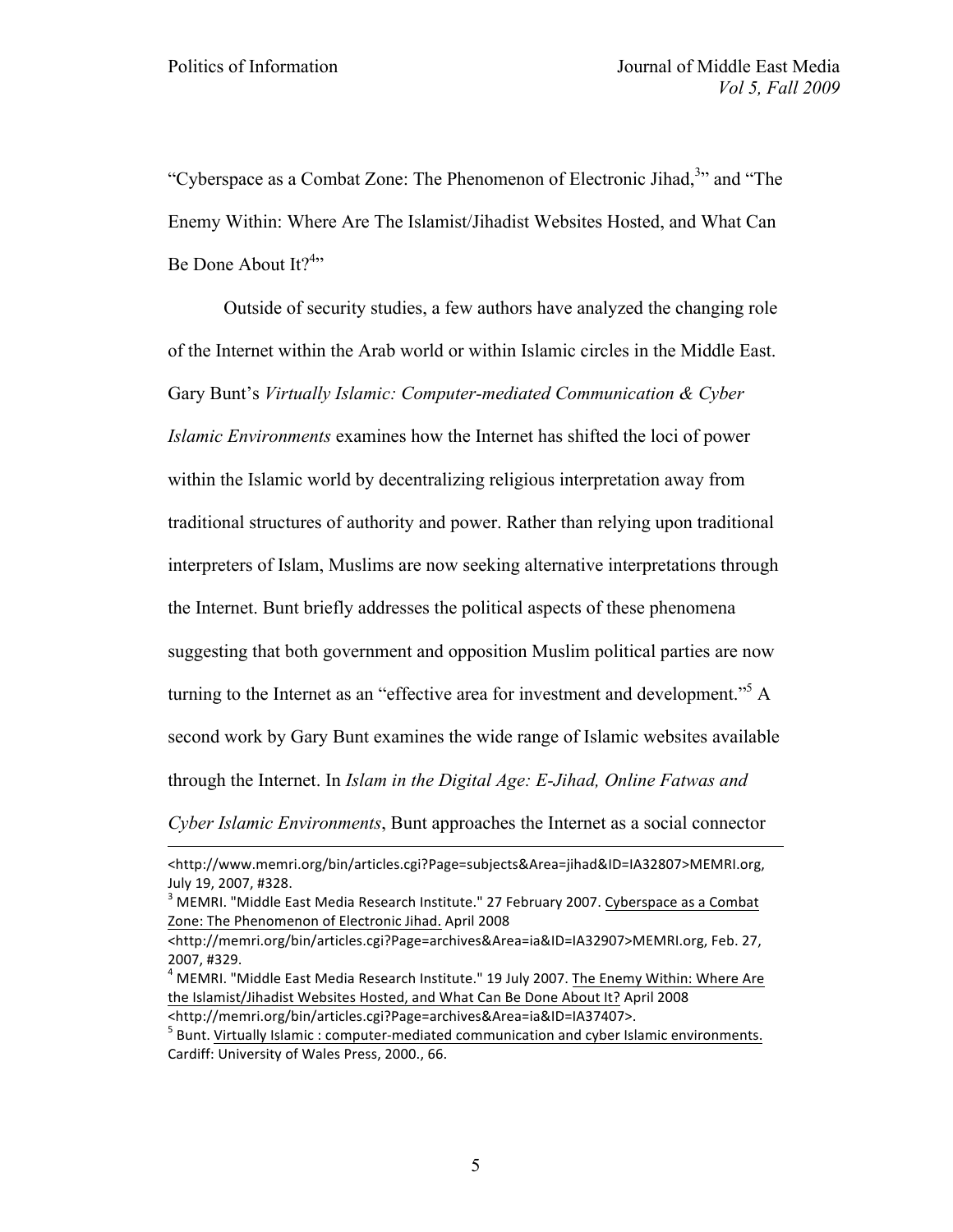among Muslims worldwide, a place for the propagation of ideas, networking, dialogue and research.6 Finally, Rasha A. Abdulla's *The Internet in the Arab World* provides a historical context for the spread of the Internet in the region focusing on the interactions between the Internet and Islam, Arab governments and youth in Egypt.<sup>7</sup> These three books provide a well-rounded religious and cultural foundation upon which an analysis of the Internet in the Middle East may proceed. The authors do not however expand their analysis further into the political realm to examine the use of the Internet by Islamist parties.

A number of more recent articles have attempted to fill this gap in the literature, specifically through an analysis of blogging and its implications within the political and religious realms. Marc Lynch in "Blogging the New Arab Public" and "Young Brothers in Cyberspace" explores the means through which opposition groups including Islamist parties can use blogging to help achieve their political and social goals.<sup>8</sup> He cites "bridge-blogging" as one part of this process whereby bloggers "primarily address Western audiences, usually writing in English with the intention of explaining their societies."9 Bloggers in this category attempt to shape how Western media cover the region by providing relevant and

 $^6$  Bunt, Gary. Islam in the Digital Age : e-jihad, online fatwas and cyber Islamic environments. London: Pluto Press, 2003.<br><sup>7</sup> Abdulla, R. (2007). *The Internet in the Arab World: Egypt and Beyond.* Germany: Peter Lang

Publishing.<br><sup>8</sup> Lynch, Blogging; Lynch, Marc. "Young Brothers in Cyberspace." MERIP Winter 2007.<br><sup>9</sup> Lynch, Blogging, 11.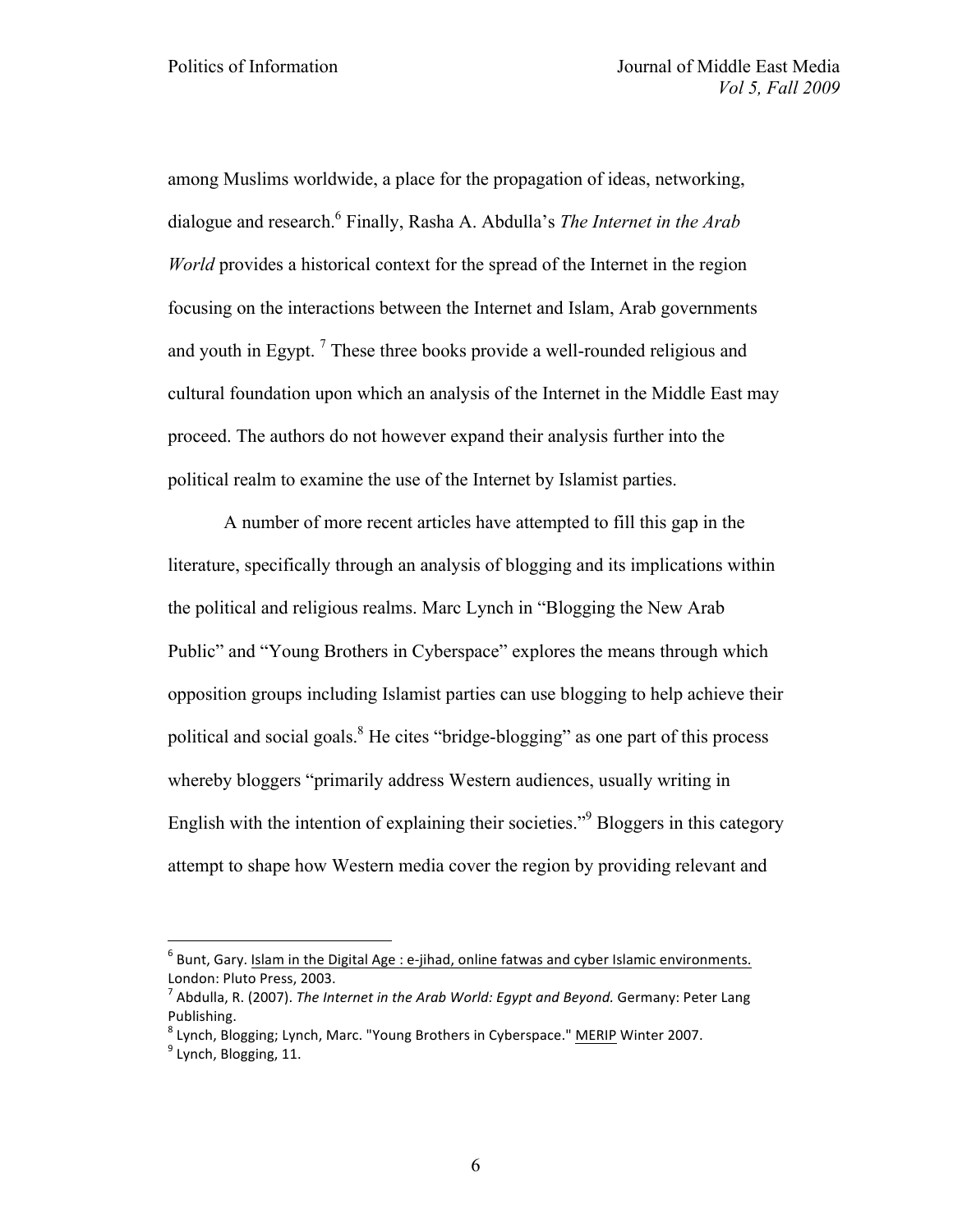timely information often neglected or censored in official Arab media.<sup>10</sup> The concept of bridge-blogging extends to traditional websites as well such as the Muslim Brotherhood's English site. This paper seeks to build on this literature with an emphasis upon the political implications of the Internet in the region so as to present a fuller picture of this phenomenon.

Islamist political organizations that choose to use the Internet as an integral part of their organization do so with very specific purposes in mind. Creating and implementing a high-quality website reflecting the values and views of an organization requires a great deal of manpower and financial capital; capital that the party could spend elsewhere if they did not believe in the power of the Internet to bring about its strategic goals.

Therefore, Islamist parties use the Internet for three specific purposes. First, the Internet serves as a contemporary manifestation of the public sphere. This concept stems from Jurgen Habermas' analysis of coffeehouse culture in 18<sup>th</sup> century Europe in his landmark piece *The Structural Transformation of the Public Sphere*. In this sphere, individuals engage in rational debate on problematic social topics related to general society. This public is inclusive by nature and allegedly disregards status as a prerequisite to enter into the ongoing conversation. In the decades following Habermas' analysis of the public sphere, scholars have expanded the scope of this concept to include multiple public spheres

<sup>&</sup>lt;sup>10</sup> Lvnch, Blogging, 27.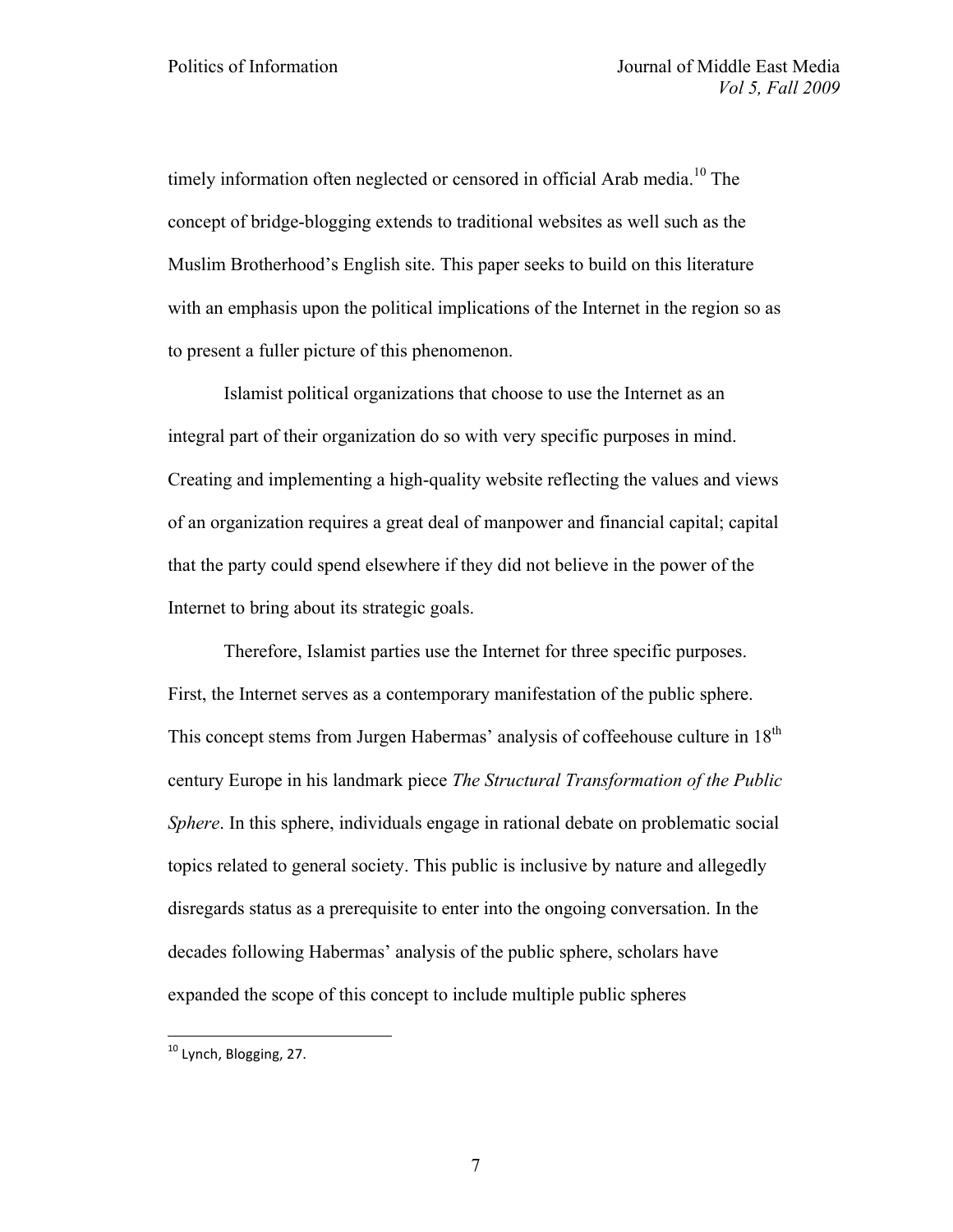encompassing voices of subalternity - those of women, ethnic and religious minorities, the oppressed and those from outside the Western world. The proliferation of the Internet again challenged this concept and some scholars have envisioned the Internet as a new medium expanding the public sphere throughout the globe. Internet users from all backgrounds engage in a variety of activities online reshaping this space and challenging what it means to participate in the public. $^{11}$ 

This constructed space between the official sphere and the private sphere, from which "the public sphere is more or less institutionally and culturally differentiated" is where Islamist political organizations utilize the Internet to express their individual political and religious desires.<sup>12</sup> Hoexter, Eisenstadt and Levtzion set forth a three-step process through which individuals and organizations construct their respective public sphere.<sup>13</sup> Islamist groups follow this same process. First, groups frame the argument and establish the boundaries of acceptable discourse. In Islamist organizations, this process occurs before the creation of a website. Leaders must discuss what issues they wish to include on their site, how they wish to present their arguments and to whom the material is targeted. This process may be as simple as choosing a person or group of persons

 $11$  Eickelman, Dale and Jon Anderson, New Media in the Muslim World: The Emerging Public Sphere. Bloomington: Indiana University Press, 2003, p5.<br>
<sup>12</sup> Hoexter, Miriam, Shmuel Eisenstadt and Nehemia Levtzion, The Public Sphere in Muslim

Societies. Albany: State University of New York Press, 2002, 140.  $\frac{13}{13}$  Ibid., 140.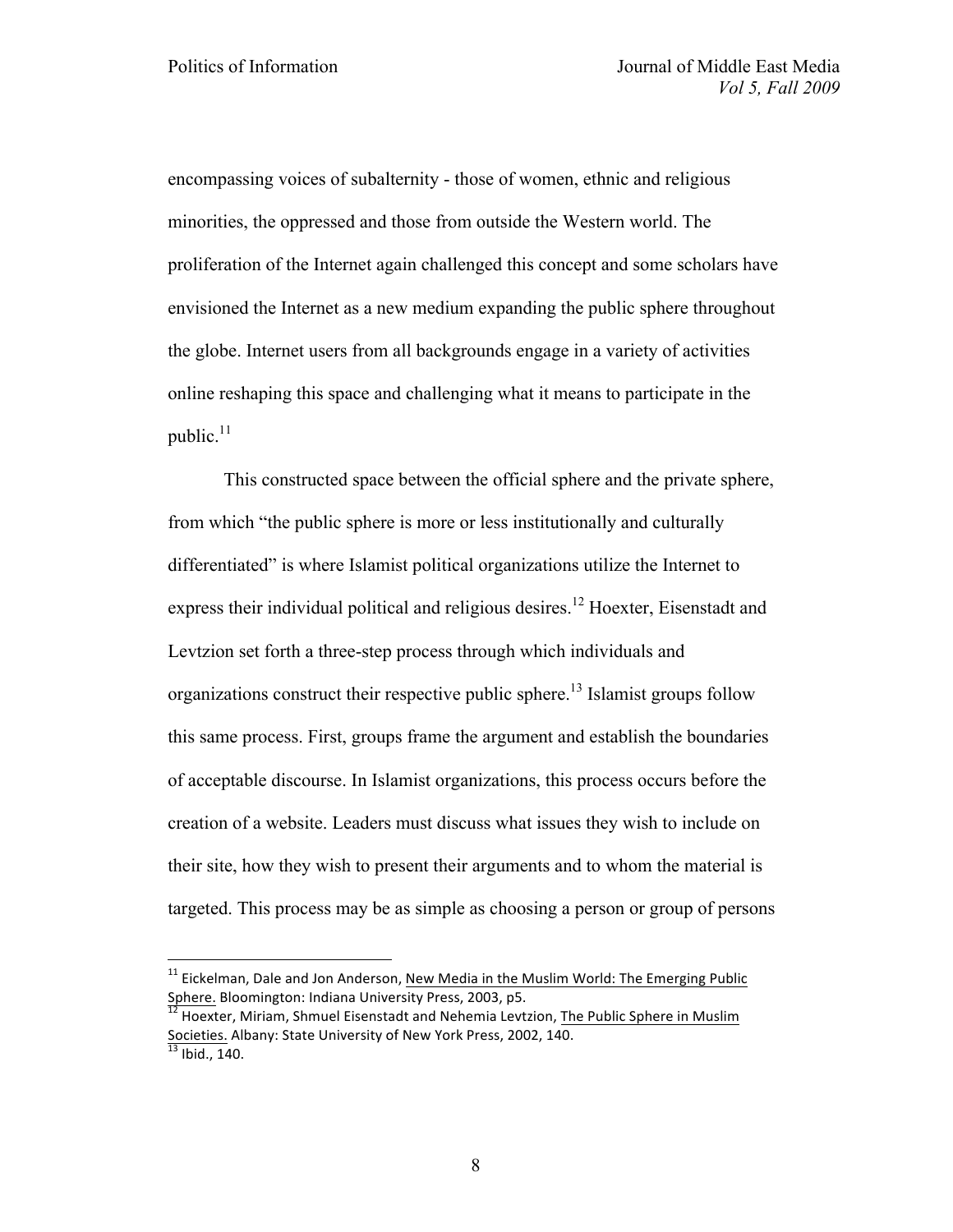responsible for the site, or it may be a complex and politically sensitive process through which individuals of differing opinions may vie for control of the website's content and official positions.

Secondly, Islamist groups must communicate their position via the website. Through the communicating process, the organization encourages and invites debate on problems of the common good and the criteria of inclusion and exclusion evolve in response to the demands of internal members as well as in response to external visitors to the site.<sup>14</sup> The Egyptian Muslim Brotherhood site, for example, conducts a weekly poll through which site visitors express their opinion on a relevant topic. Although this may not directly affect the website's content or positions, it does provide the creators of the site with a rough measure of viewer opinions.

The third step of the process involves the institutionalization of the created public sphere.15 In this final step, organizations stabilize and ensure the permanence of the website as a forum of open debate and as a means through which the Islamist organization can continue to express and disseminate its positions. Options to ensure a website's permanence include the creation of mirror sites, which function as backup sites should the government block the original site. In 2004, for example, the Egyptian government began blocking the Muslim

 $14$  Ibid., 140.<br> $15$  Hoexter et al. 140.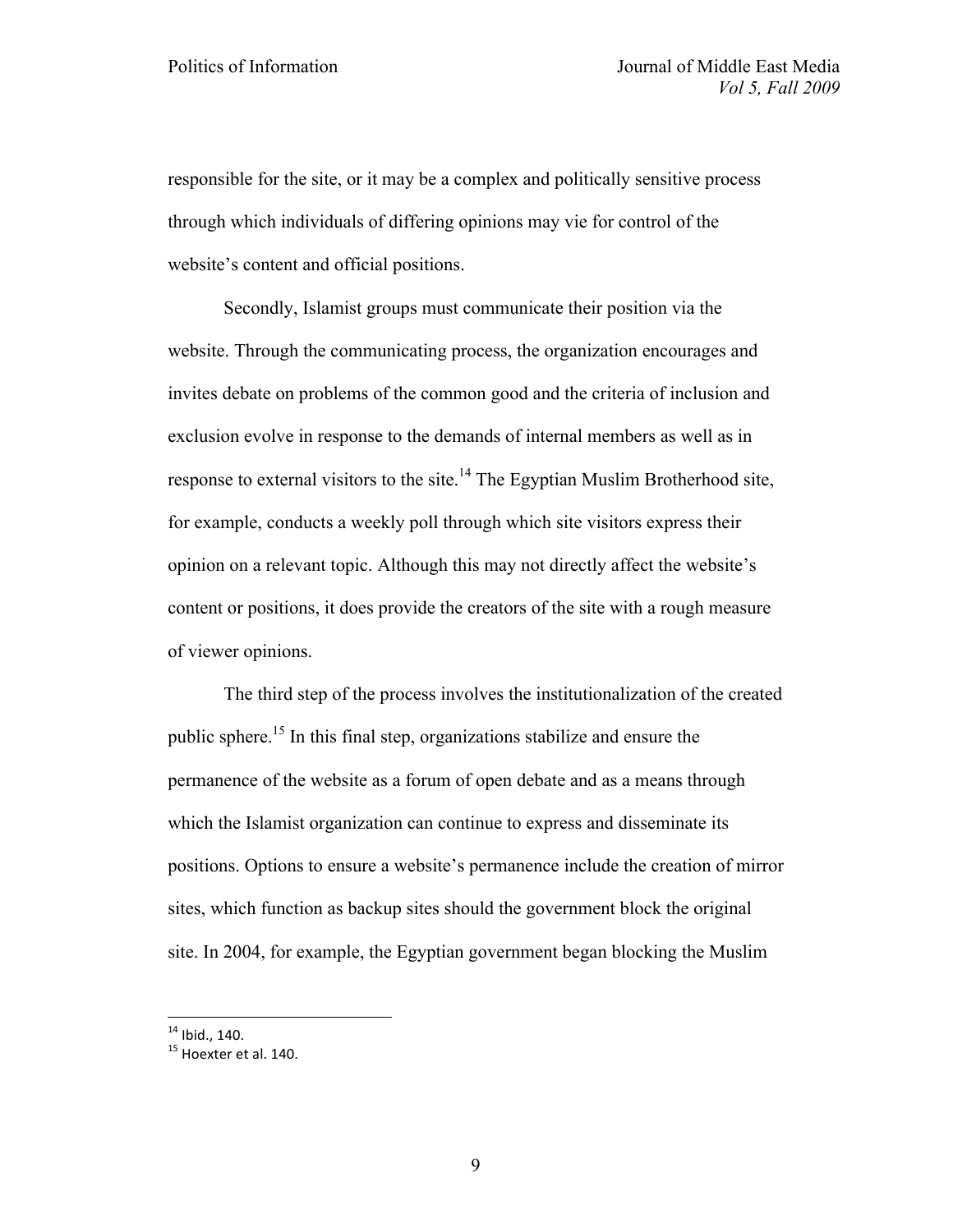Brotherhood's official Arabic site to Internet users inside Egypt. The Brotherhood responded by establishing mirrored sites under similar web addresses.<sup>16</sup>

As described by Eickelman, the Internet as a public sphere:

create[s] an irreversible trend toward a freer market in religious, political, and social ideas and foster[s] a pluralism often resisted and poorly understood both by states and by religious authorities. These new technologies challenge those who seek authoritatively to demarcate the lines between the licit and the illicit. $17$ Through this freedom of ideas and pluralism of authority, Islamist organizations

are utilizing this expanded public sphere to make themselves heard and to advertise their positions and goals.

The second reason Islamist political organizations utilize the Internet is to disseminate their official political and religious positions to a national and international audience. The Internet provides a relatively cheap platform through which these groups can raise awareness of their existence and advertise themselves to potential members within a country. The Internet also provides Islamist groups opportunities to clearly elaborate their official positions as well as counter negative or false information leveled against them by rival groups, hostile regimes or international observers.

As a source of mobilization, the Internet is unmatched in its ability to reach millions of people around the world. Individuals from all political backgrounds, nationalities and socioeconomic classes rely upon the Internet as a

 $^{16}$  Nafie, Reem. "Al-Ahram Weekly." 9-15 September 2004. Big Brother Blocks Brotherhood Site. April 2008 <http://weekly.ahram.org.eg/2004/707/eg7.htm>.<br><sup>17</sup> Eickelman, 34.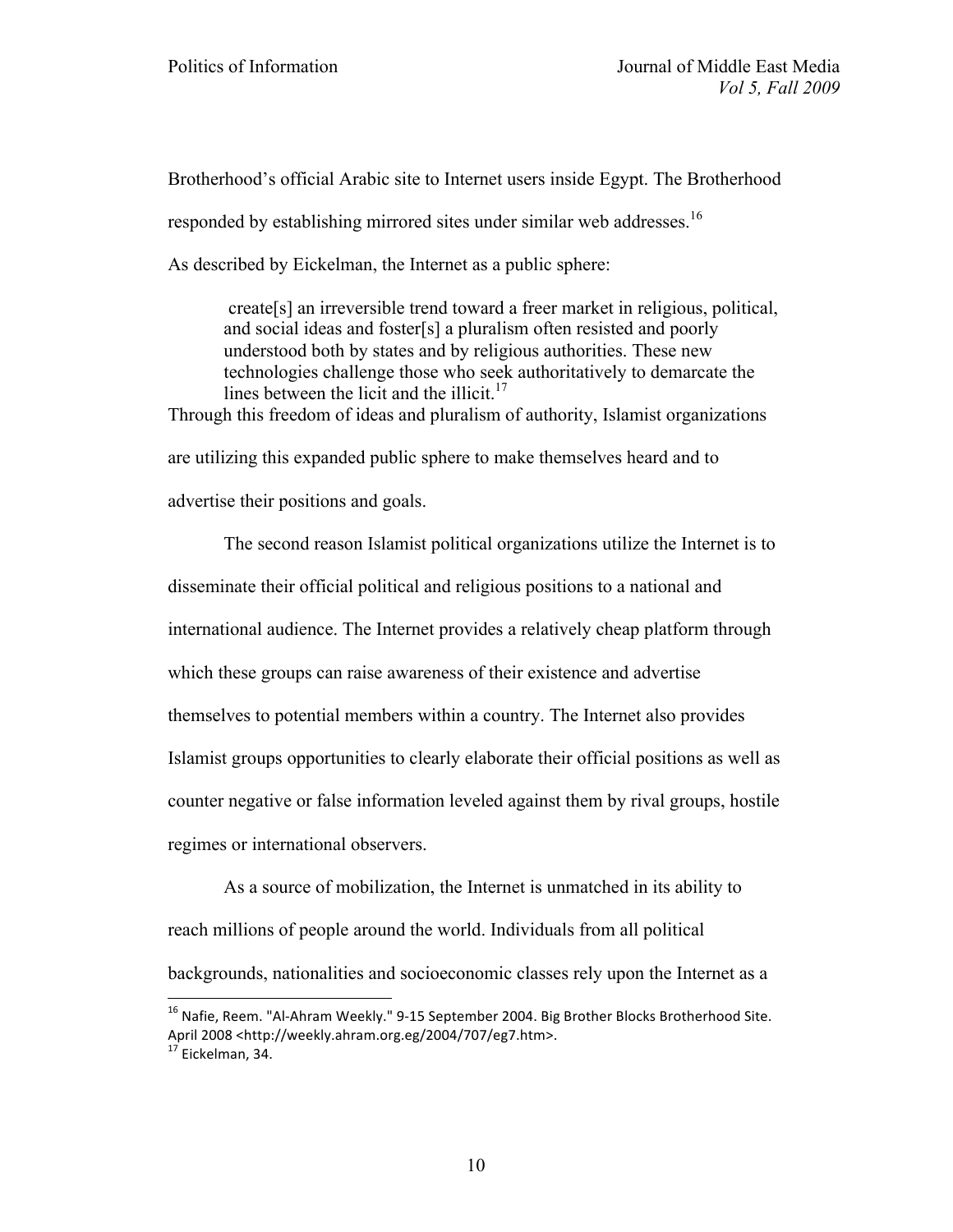source of information. Clearly, Internet users are not passive receivers of information believing whatever they read on the Web, however, the information presented does have the ability to influence the thoughts and opinions of users.<sup>18</sup> Islamic organizations that present information on the Internet do so in a matter that reflects their own political and religious views. As discussed in the previous section on framing, these groups offer a perspective consistent with their political and religious beliefs and goals. Although governments may restrict the abilities of these organizations to publish these same views in newspapers and other hardcopy forms, the Internet reconfigures centralized power structures by preventing governments from stopping the flow of information to potential constituent groups.<sup>19</sup> It also provides Islamist groups with the ability to circumvent local media controls to disseminate their messages to a broader national and international audience.

The third reason that Islamist organizations utilize the Internet is to present a counterhegemonic narrative in opposition to the official narrative of the government. Islamist organizations direct this counterhegemonic discourse towards both national and international audiences in an attempt to increase their own legitimacy while simultaneously eroding the legitimacy of the ruling monarchy or regime. The ability to present this discourse represents a broader

 $18$  Bunt. Virtually, 13.<br> $19$  Ibid., 66.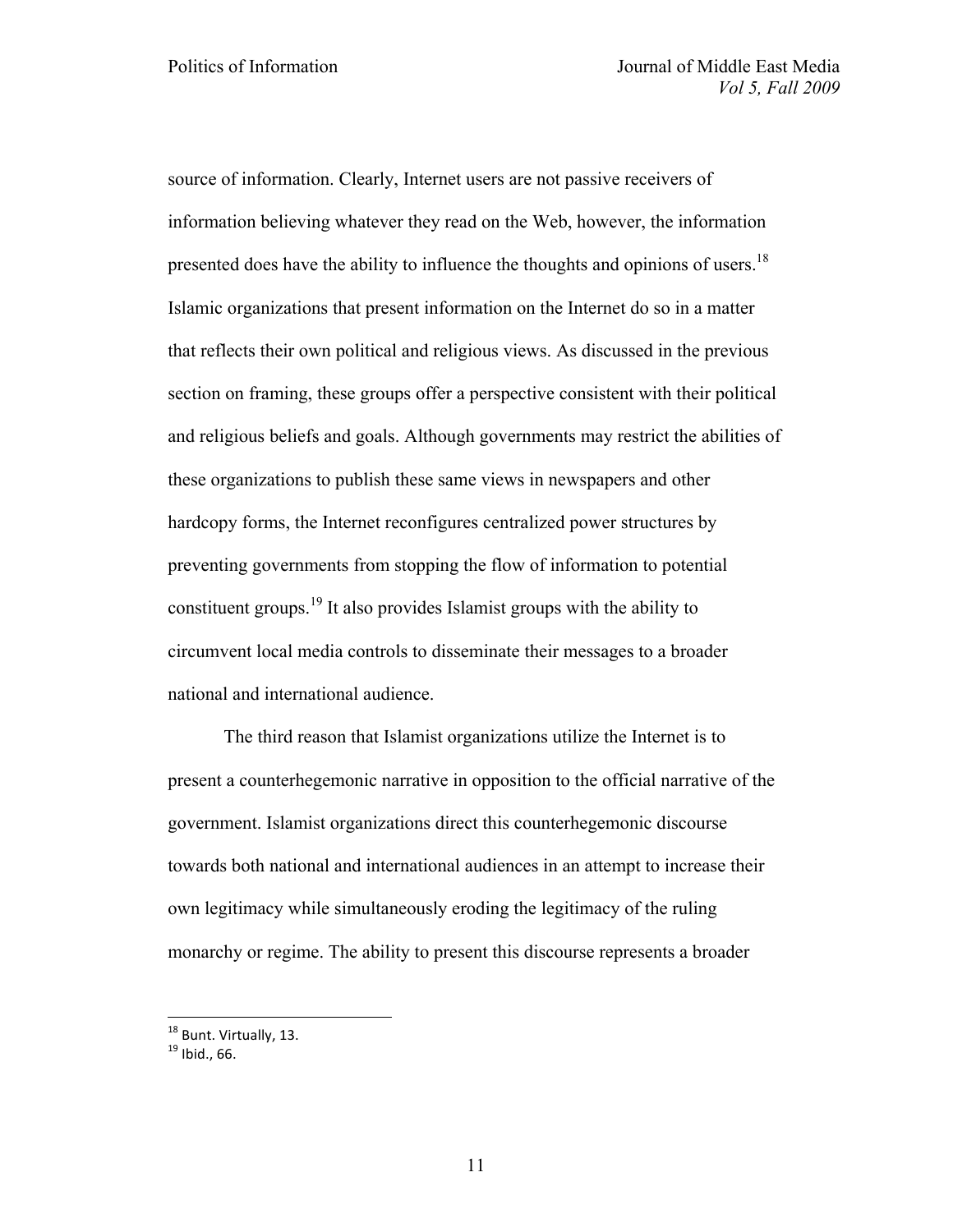technologically induced fragmentation of authority where authority can be represented in multiple ways through different actors. The Internet continues this fragmentation, similar to the manner in which Islamic books and cassette sermons broke the monopoly of the *ulama'* over the interpretation of Islam since the late-1970s forward. $20$ 

In this expanding Internet realm, Islamic organizations can present their own interpretations of Islam and call faithful followers to membership, political participation and action. "Islam on the Internet is first a story of new interpreters, newly emboldened by confidence in and command of the channel.<sup>"21</sup> The devolution of Islamic interpretation to the common man or woman allows Islamic organizations to propagate, mobilize, and challenge the legitimacy of the government and government-sanctioned religious authorities. This ability to communicate laterally through the Internet represents a sharp break from the hierarchical communication of the past, and is a primary motivation for the use of the Internet by Islamic organizations.<sup>22</sup>

In her analysis of the Muslim Brotherhood in Egypt, El-Ghobashy suggests that the Brotherhood participates in elections in Egypt primarily as a means to discredit the regime and their alleged total control of the country.23 The

<sup>&</sup>lt;sup>20</sup> Bunt, Virtually, 42.<br><sup>21</sup> Eickelman, 53.<br><sup>22</sup> Hoexter et al., 32.<br><sup>23</sup> El-Ghobashy, Mona. "The Metamorphosis of the Egyptian Muslim Brothers." <u>International</u> Journal of Middle East Studies (2005): 373-395, 380.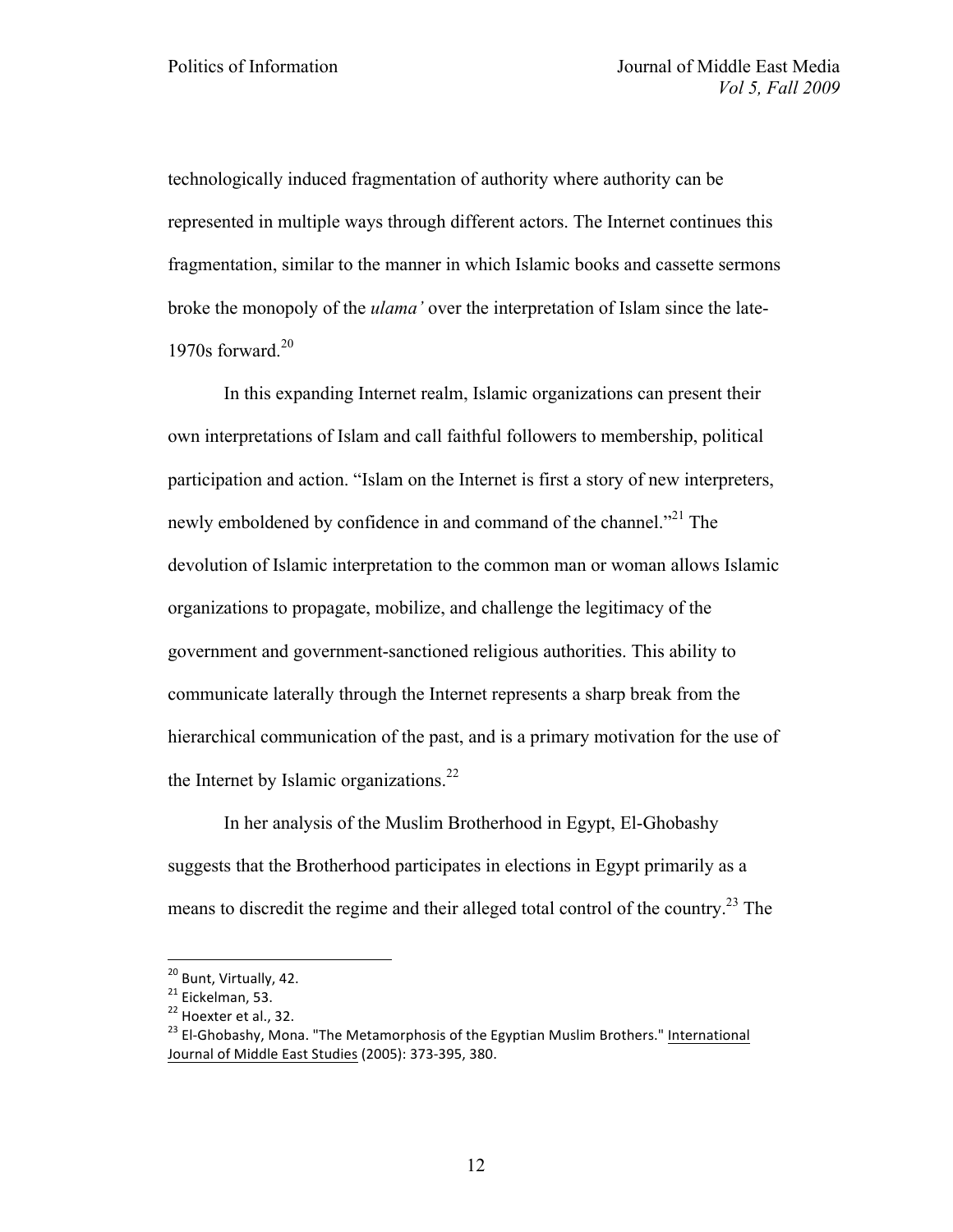use of the Internet by Islamist groups follows a similar thought process through which these groups seek to demonstrate the fluid nature of hegemony through a continual process of "negotiation between superior and subordinate" relationships.<sup>24</sup> This process rests on the need to "challenge and displace the cultural dominance and leadership" of the ruling class with a "coherent and convincing alternative vision of how society might organize itself.<sup> $25$ </sup> The Internet sites of Islamist groups are an integral part of this process and seek to present a legitimate alternative narrative to replace the dominant narrative of the ruling regime.

Thus, Islamist groups utilize the Internet as an extension of the public sphere, to circumvent media restrictions and reach local and international audiences, and to present a counterhegemonic narrative discrediting the regime. The following section will explore these issues further through an analysis of the websites of three Islamist organizations in the Middle East.

# **Participation in Practice**

The proliferation of the Internet in the Middle East demonstrates the remarkable speed through which new technologies disperse throughout the world. Despite its rapid spread, the Arab world remains one of the least penetrated regions of the world with only 7 percent of the region's 300 million inhabitants

 $^{24}$  Hoexter et al., 16.<br> $^{25}$  Hoexter et al., 16.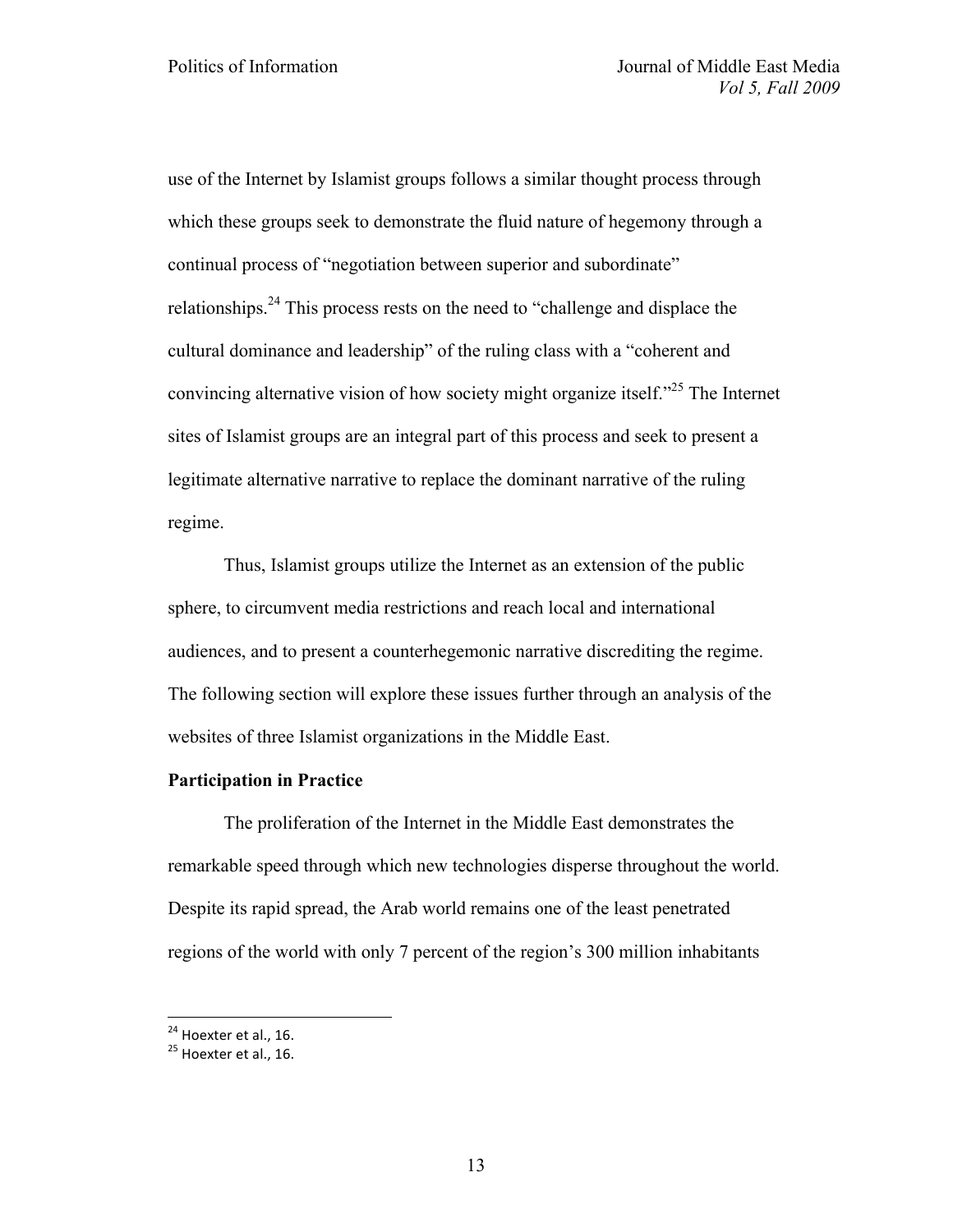connected to the Internet.<sup>26</sup> While the level of penetration is significantly different between the rich and poor regions, regionally, the Middle East ranks third lowest in the world ahead of Africa and Asia.<sup>27</sup> The Arab Economic Union Council lists five factors limiting further penetration: lack of human and economic information technology resources, illiteracy and computer illiteracy, lack of funds for research, lack of telecommunications infrastructure and the high cost of internet connectivity.<sup>28</sup>

Despite this relatively low penetration, an assortment of actors including governments, organizations and individuals have drawn on the Internet to articulate views to domestic audiences.<sup>29</sup> By 2001, every Arab country had launched its own website of varying complexity. The Egyptian and Moroccan sites offers weekly clips of state radio and television networks, and the Jordanian site invited citizens to submit email to the government.<sup>30</sup> Despite their presence on the Internet, Arab governments provide only minimal services, although such countries as the United Arab Emirates and Jordan improved in recent years. In contrast, a Human Rights Watch report referenced in Bunt concluded that Islamist

<sup>&</sup>lt;sup>26</sup> Abdulla, 35.<br><sup>27</sup> World Economic Forum. "World Economic Forum." 2008. The Global Information Technology Report 2007-2008 . April 2008

<sup>&</sup>lt;http://www.weforum.org/en/initiatives/gcp/Global%20Information%20Technology%20Report/ index.htm>.<br><sup>28</sup> Abdulla, 35.

 $\frac{29}{30}$  Bunt, Launching, 71.<br> $\frac{30}{30}$  Ibid., 71-72.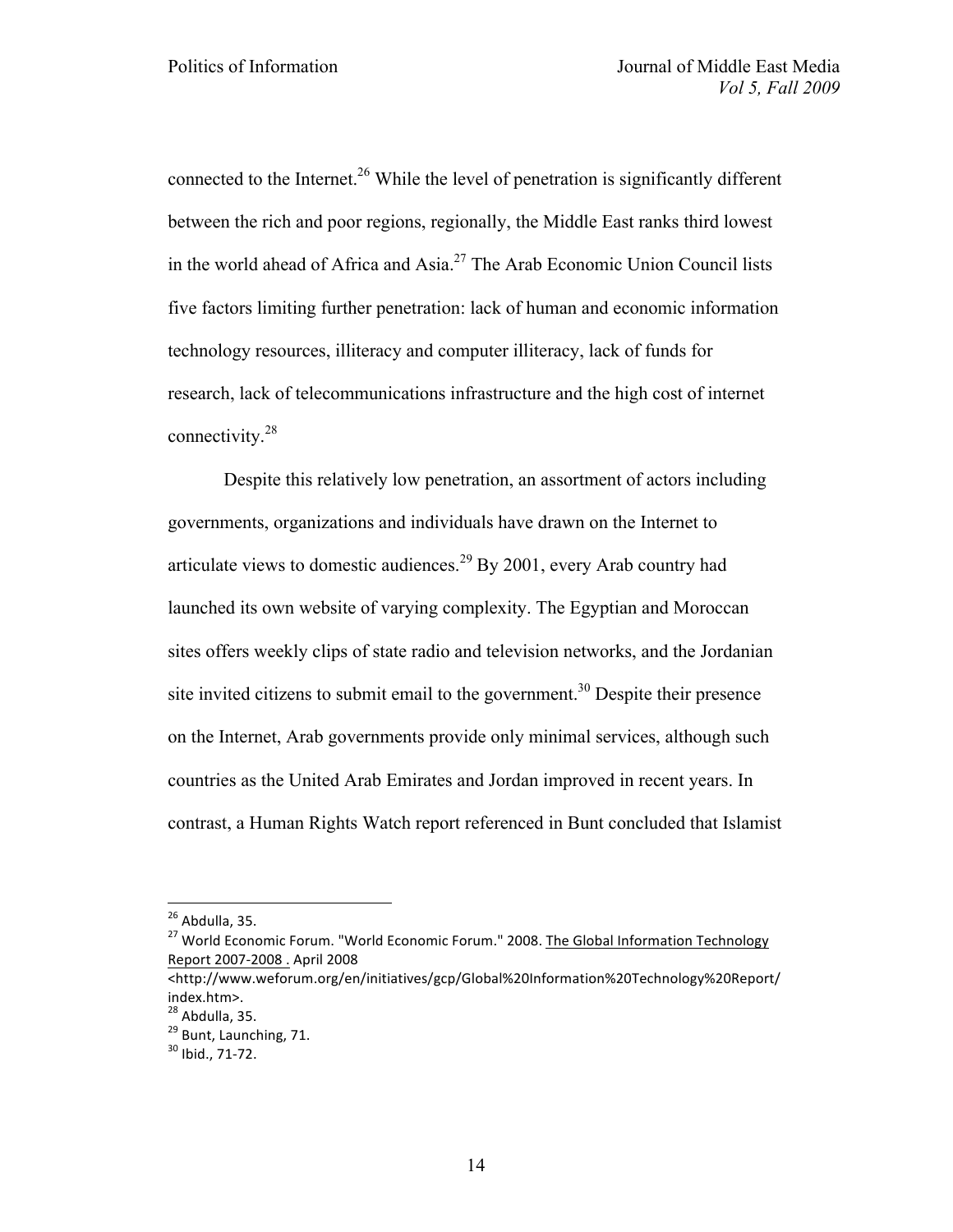organizations were leading the charge in Internet sophistication in the Middle East. $31$  To this topic we now turn.

The following case studies of the Islamic Action Front in Jordan, the Justice and Development Party in Morocco and the Muslim Brotherhood in Egypt will examine a number of issues related to their use of the Internet through their official websites. Each section will began with a brief look at the country's Internet statistics and efforts by the government to control its usage. Following a brief history of the respective Islamic organizations, the studies will examine the websites of the Islamic groups. The website analyses will examine the sites for quality of production, content, frequency of updates, external links and thematic goals.

# **Jordan**

According to the 2007-2008 World Economic Forum's Global Information Technology Report, the country of Jordan ranks  $47<sup>th</sup>$  out of 127 countries examined in its overall network readiness index, a measure of a country's overall receptivity to information technology. Of the country's 5.8 million inhabitants, less than 14 percent have access to the Internet, a mere 791,000 people. Of the 14 Middle Eastern and North African countries surveyed

 $31$  Ibid., 73.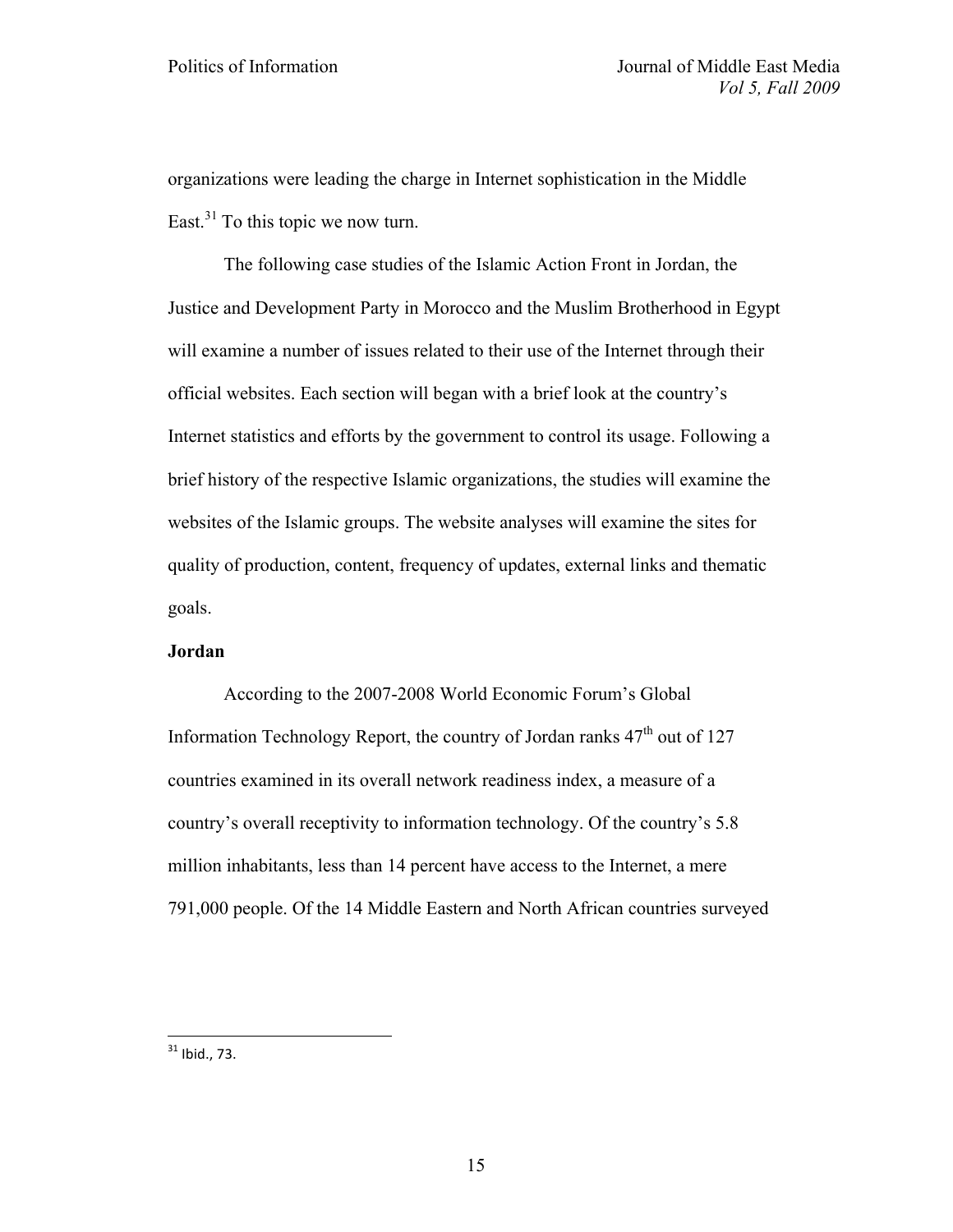using the "network readiness index," Jordan places fifth in the region, although it falls behind many other developing countries in Latin America and Asia.<sup>32</sup>

Overall, the Jordanian regime provides its citizens with unfettered access to content on the Internet. The OpenNet Initiative, a non-governmental organization which investigates and exposes governmental filtering and surveillance procedures worldwide, suggests that the Jordanian government does not filter any sites related to social, security or internet tools, although it maintains selective filtering of some political websites.<sup>33</sup>

# **Islamic Action Front**

The Jordanian Islamic Action Front (*Jabhat al-'Amal al-Islami)* traces its roots to the creation of the Muslim Brotherhood (MB) in Jordan in 1945. Gathering in support of a religious struggle against the Jewish forces in Palestine, a group of merchants joined together to begin the Brotherhood.<sup>34</sup> King Abdullah I personally inaugurated the opening of the Brotherhood's office the same year praising the group for its structure as a religious, charitable and nonpolitical society.<sup>35</sup> From this period until 1992, the Muslim Brotherhood expanded its influence throughout Jordan providing charitable and religious services to its constituents. However, in 1992 following a relative economic and political

 $32$  World Economic Forum.<br> $33$  OpenNet Initiative. "OpenNet Initiative." 2007. Jordan. April 2008 <http://opennet.net/research/profiles/jordan>.<br><sup>34</sup> Schwedler, Jillian. Faith in Moderation : Islamist parties in Jordan and Yemen. Cambridge:

Cambridge University Press, 2006, 65.<br><sup>35</sup> Ibid., 66.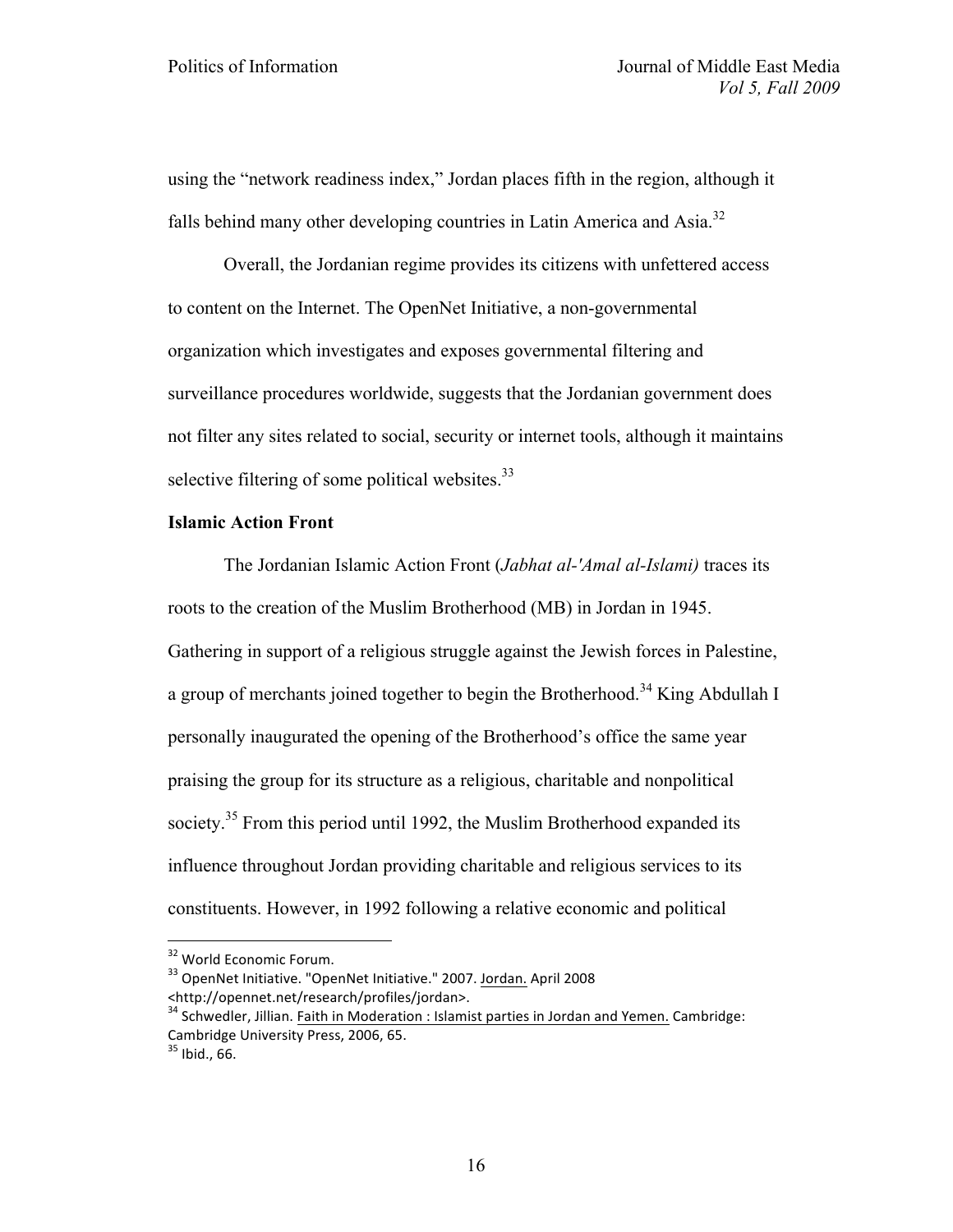liberalization, the Muslim Brotherhood formed the Islamic Action Front (IAF) as an official political party.<sup>36</sup> Although the Brotherhood chose to remain a nonpolitical organization, the IAF unofficially served as the party's political wing, with 353 individuals from the MB on the founding committee of the  $IAF<sup>37</sup>$  Since 1992, the IAF made impressive gains in the country, creating a set of internal structures to elect party leaders and to ensure a turnover in top positions.<sup>38</sup> Through its inclusion in Parliament, the IAF has focused on economic issues and corruption, calls for structural political reform, social, cultural and religious issues and for a reconsideration of Jordan's peace treaty with Israel.<sup>39</sup> As the group has matured, it has increasingly become independent of the Muslim Brotherhood and generally acts as an independent political party.

The website of the Islamic Action Front, www.jabha.net,<sup>40</sup> at first glance is an unimposing website geared towards an Arab and Arabic speaking audience. A link to an English edition of the site is provided, however, at the writing of this paper the English edition remains little more than a form providing users with IAF contact information and a standard information request form through which users can request further information. Requests by the author for further information via the email form went unanswered.

<sup>&</sup>lt;sup>36</sup> Ibid., 69.<br><sup>37</sup> Schwedler, 87.<br><sup>38</sup> Brown, Nathan. "Jordan and its Islamic Movement." Carnegie Endowment for International Peace. 2006, 6.<br><sup>39</sup> Ibid., 13.<br><sup>40</sup> Islamic Action Front. Jabhat Al-'mal Al-Islami. 2008. April 2008 <www.jabha.net>.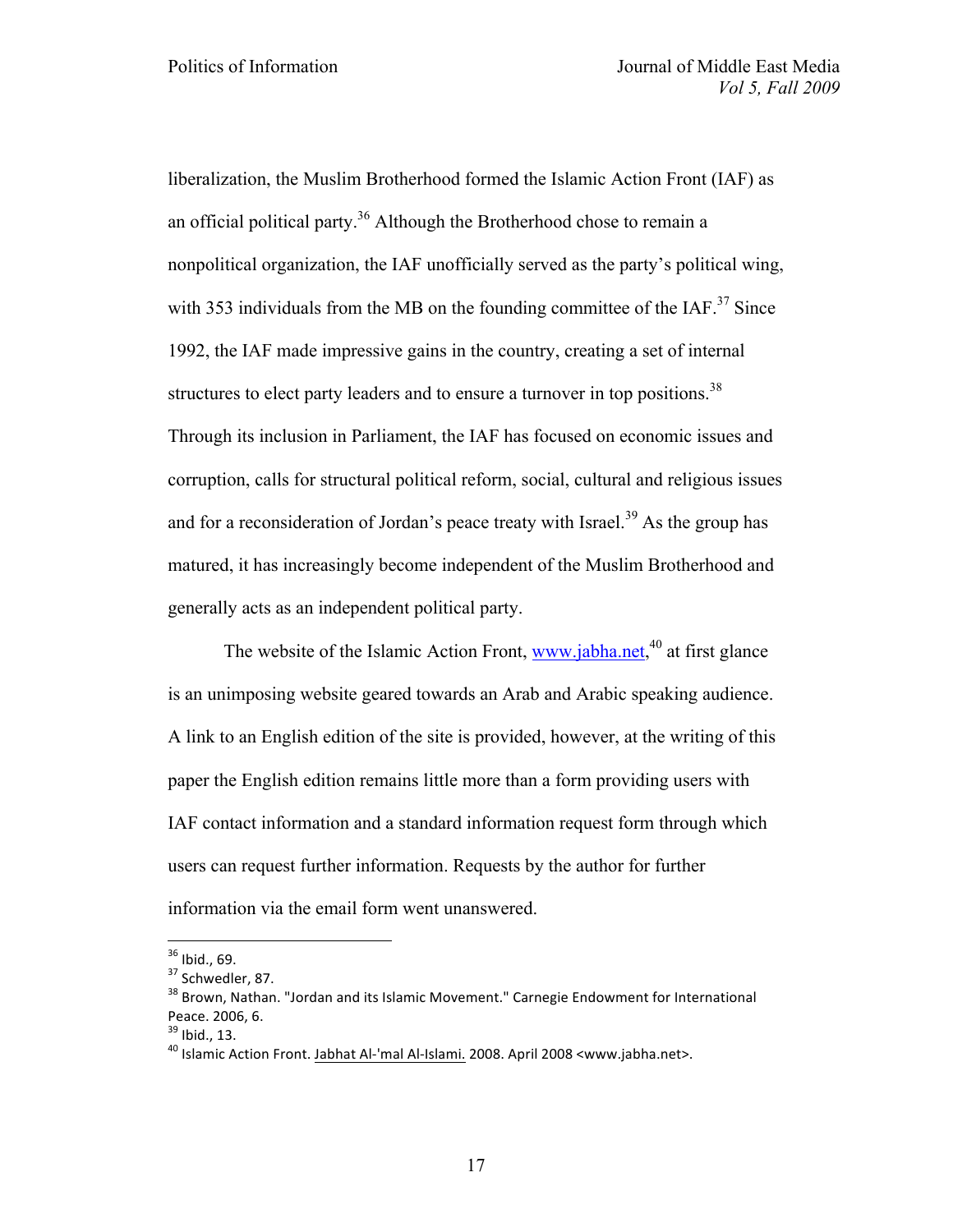The Islamic Action Front webpage gives an impression of an average quality website lacking technical sophistication and complexity. Visitors to the homepage can access a number of links to recent news, external religious information, statements and speeches, party documents and external links. Aesthetically, the site is unassuming, lacking eye-catching graphics and highquality images. Strategically, however, the site presents a number of issues vital to the message of the IAF. First, a section entitled "From Our Goals" filters through a list of the IAF's political and religious objectives. Examples of these goals include "The support of religious institutions and the spread of the Islamic message through effective advocacy and religious guidance," "The pursuit of the nation's unity, freedom, and resistance to colonial and foreign influence," and "The overall development of society from an Islamic perspective." Other vital sections of the homepage encourage limited communication between site users and the IAF through a mailing list and a specific section separate from the main body of links provides access to religious information on the Quran and Hadith. Although lacking in general sophistication, the IAF website functions consistently with few broken links and errors.

The content of the IAF site provides information on a wide range of areas relevant to the party. Users may access a news section displaying articles on a number of topics including Palestine, schedules of IAF MPs, protests, reports, economic issues and other topics related to the IAF's political and religious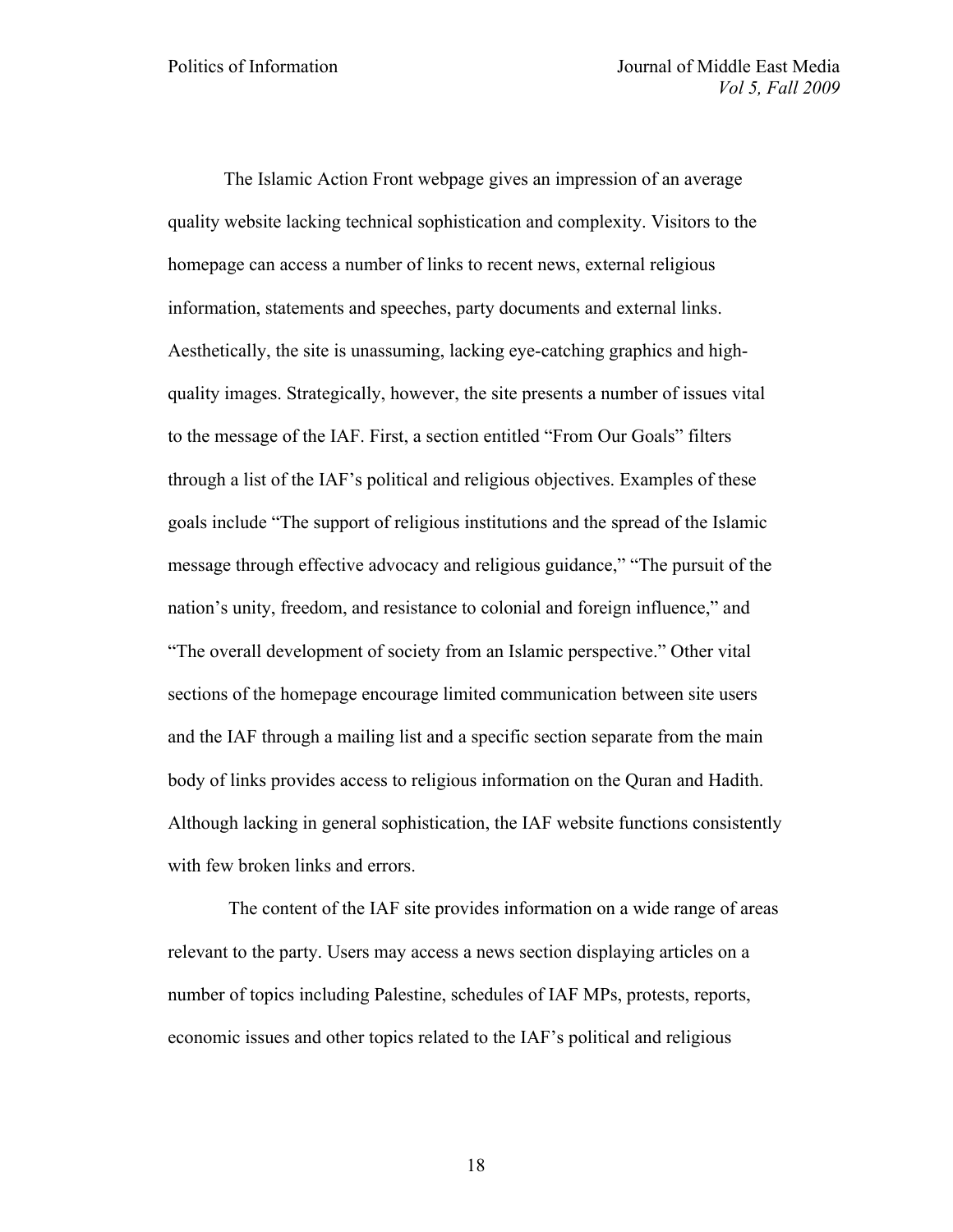positions. Articles originate with internal authors and not from mainstream news sources in the region. Generally, the selection of articles reflects the interests of the party and does not provide a wide diversity of viewpoints.

Other content on the site presents limited descriptions of the IAF's platform through official speeches and policy decisions. The IAF publishes its official responses to issues of science, legislation, education, and foreign events and discusses internal and external political dealings. The "Documents and Papers" section lists a number of documents relevant to the party's platform. Documents include the Constitution of the Hashemite Kingdom of Jordan, the Jordan Political Parties Act, a draft of the U.S. Greater Middle East Initiative and the text of U.N. Resolution 242.

The frequency with which the IAF updates the website depends on the section of the page. Content on the "News" section of the site receives multiple updates daily on events occurring the previous day or week. Other sections including "Statements and Speeches" and "Views and Comments" receive updates on an intermittent basis, sometimes only once every few months.

Finally, the opinions section of the site offers viewers a list of opinions and fatwas regarding specifically political issues such as the support of Hizbollah in Lebanon, Guantanamo Bay, the role of the government in Iraq, and the occupation of Muslim lands by American military forces. Noticeably missing from the site however, is an explicitly religious section in which the IAF describes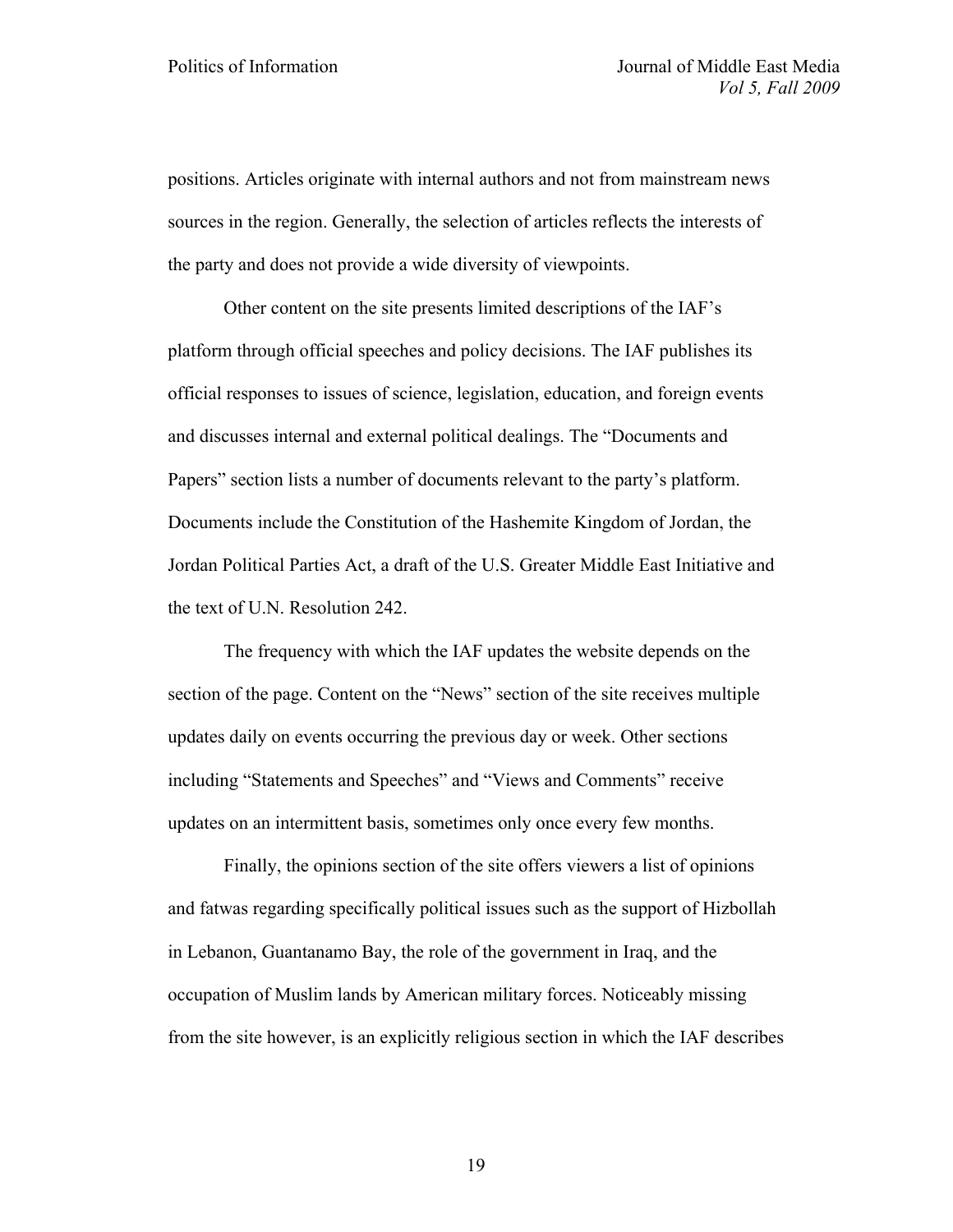its religious beliefs and the relationship between the party's Islamic beliefs and how this translates into political activism. Although other sections of the site utilize a religious discourse in how they approach political issues, a section describing the party's key religious tenets is lacking.

External links from the IAF website highlight a wide range of issues related to the official positions of the IAF. On the homepage, a prominent image of an axe puncturing a Star of David wrapped in Israeli and American flags links to a site run by the Committee for Supporting the Palestinian People.<sup>41</sup> This site calls for the boycott of such goods as McDonalds, Lays and Coca-Cola, and Ariel detergent, for their support of the state of Israel. Further messages on the site criticize the normalization of relations between Arab states and Israel. A second prominent link on the homepage brings users to the official website of Televangelist Amr Khaled.<sup>42</sup>

Links from the "Related Sites" page focus primarily on other sites related to Islam. Users may access sites for the Muslim Brotherhood in Jordan, the Social Reform Society of Kuwait, the Moroccan Islamic Youth and Islam Online.

As seen through an examination of the Islamic Action Front's website, the party's goals for the site are rather limited. As an extension of the public sphere, the IAF has chosen to frame its positions rather simplistically. Rather than using

 $41$  Committee for Supporting the Palestinian People. Committee for Supporting the Palestinian People. 2008. April 2008 <http://www.kate3.com/about/>.<br><sup>42</sup> Amr Khaled. Amr Khaled. 2008. April 2008 < http://www.amrkhaled.net/>.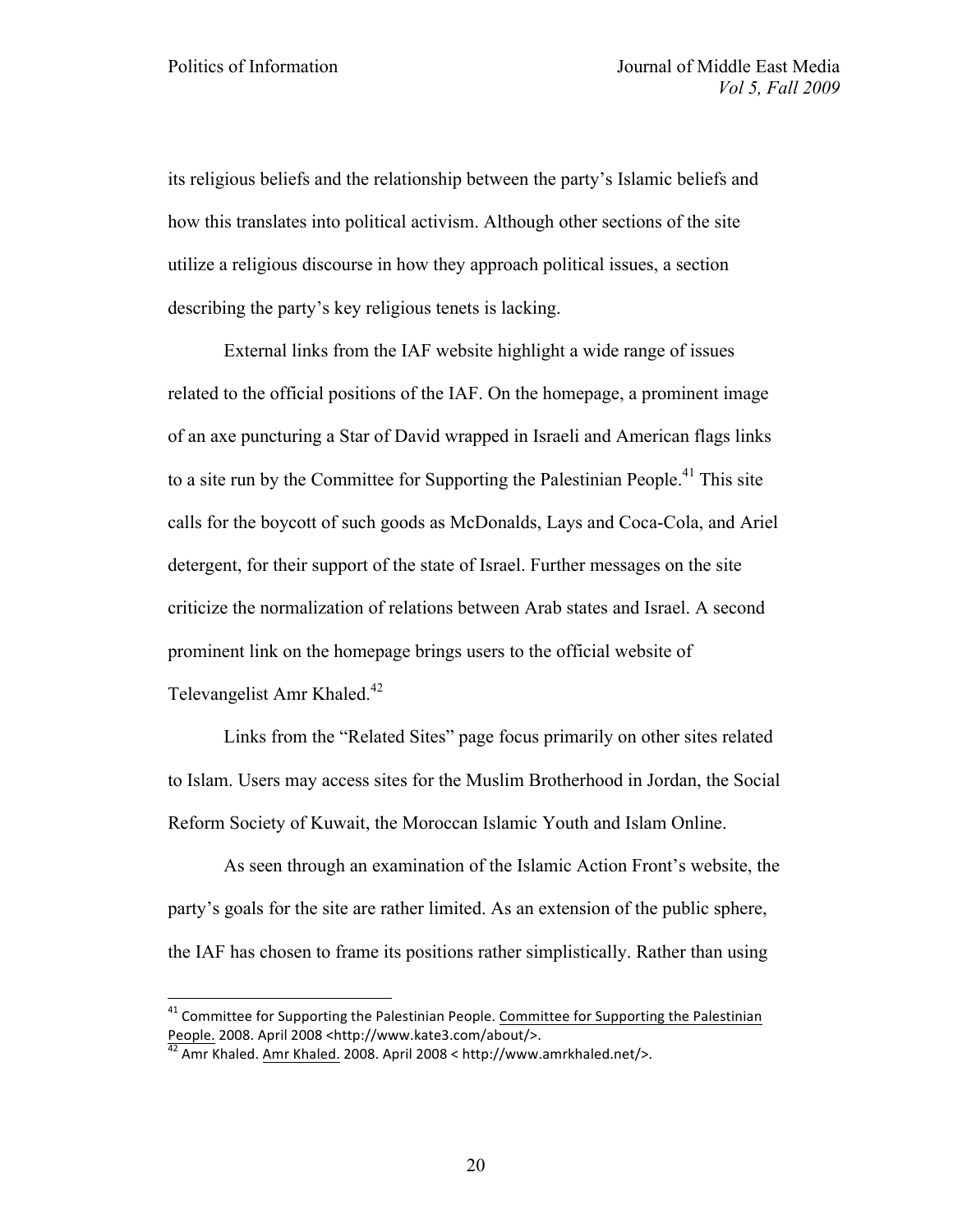the forum to interact with its constituents in a continual process of framing and reframing ideas with the intent of communicating and institutionalizing the process, the creators of the webpage utilize the site solely to advertise the IAF's positions and to express their views on a select number of issues. The choice of material on the site as well as the lack of foreign language versions suggests that the IAF has chosen to direct its website primarily to internal Jordanian viewers already familiar with the IAF and its official positions. This approach differs greatly from that of the Muslim Brotherhood in Egypt as this paper will explore further later. As discussed previously, the third motivation for the utilization of the Internet by Islamist groups is to present a counterhegemonic narrative through which organizations increase their legitimacy while reducing the legitimacy of the ruling regime. The lack of a unified and coherent position and argument on the IAF's site suggests that the organization seeks more modest goals of advertising and limited interaction with constituents.

### **Morocco**

The World Economic Forum's 2007-2008 Global Information Technology Report ranks the country of Morocco  $74<sup>th</sup>$  out of 127 countries studied in the report. Such factors as restricted freedom of the press, low usage of the Internet for business practices and a lack of personal computers prevented Morocco from scoring higher on the index. Out of a population of roughly 32 million people, an estimated 20 percent have access to the Internet. Of the 15 countries examined in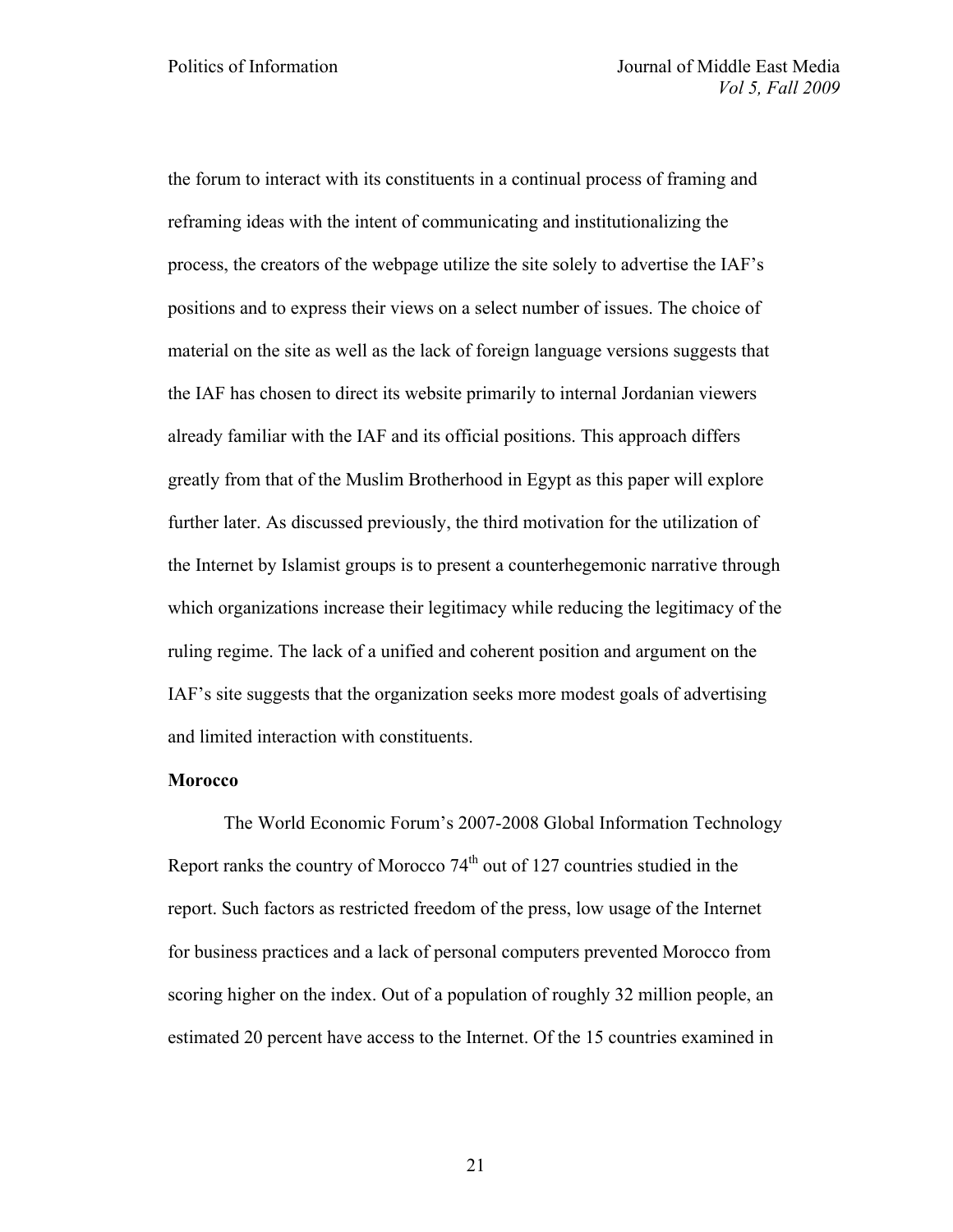the Middle East and North African region, Morocco is ranked eleventh in overall network readiness.<sup>43</sup>

According to the OpenNet Initiative, the Moroccan government selectively interferes in the country's Internet access. Although OpenNet found no evidence of political and social website filtering, the government engages in selective filtering of conflict and security sites as well as in the use of Internet tools. The conflict and security sites filtered deal primarily with the topic of Western Sahara.<sup>44</sup>

# **Justice and Development Party**

The Justice and Development Party in Morocco has a complicated history stemming from the creation of the Islamic Youth Association in 1970 under the guidance of Abdel Karim Mouti'. The Moroccan regime encouraged the organization's growth as a counterweight to powerful leftist movements in the country, and it received official recognition in 1972. Following dissolution in 1976, the association officially reformed in 1983 changing its name to Reform and Renewal *(al-Islah wa al-Tajdid)* in 1992.<sup>45</sup> Members from this group merged with the *Mouvement Populaire Democratique et Constitutionnel* (MPDC) in 1992

<sup>&</sup>lt;sup>43</sup> World Economic Forum.<br><sup>44</sup> OpenNet Initiative "OpenNet Initiative." 2007. Morocco. April 2008 <http://opennet.net/research/profiles/morocco>.

 $45$  Wegner, Eva. "The Contribution of Inclusivist Approaches towards the Islamist Opposition to Regime Stability in Arab States: The case of the Moroccan Parti de la Justice et du Developpement." 2004, 7.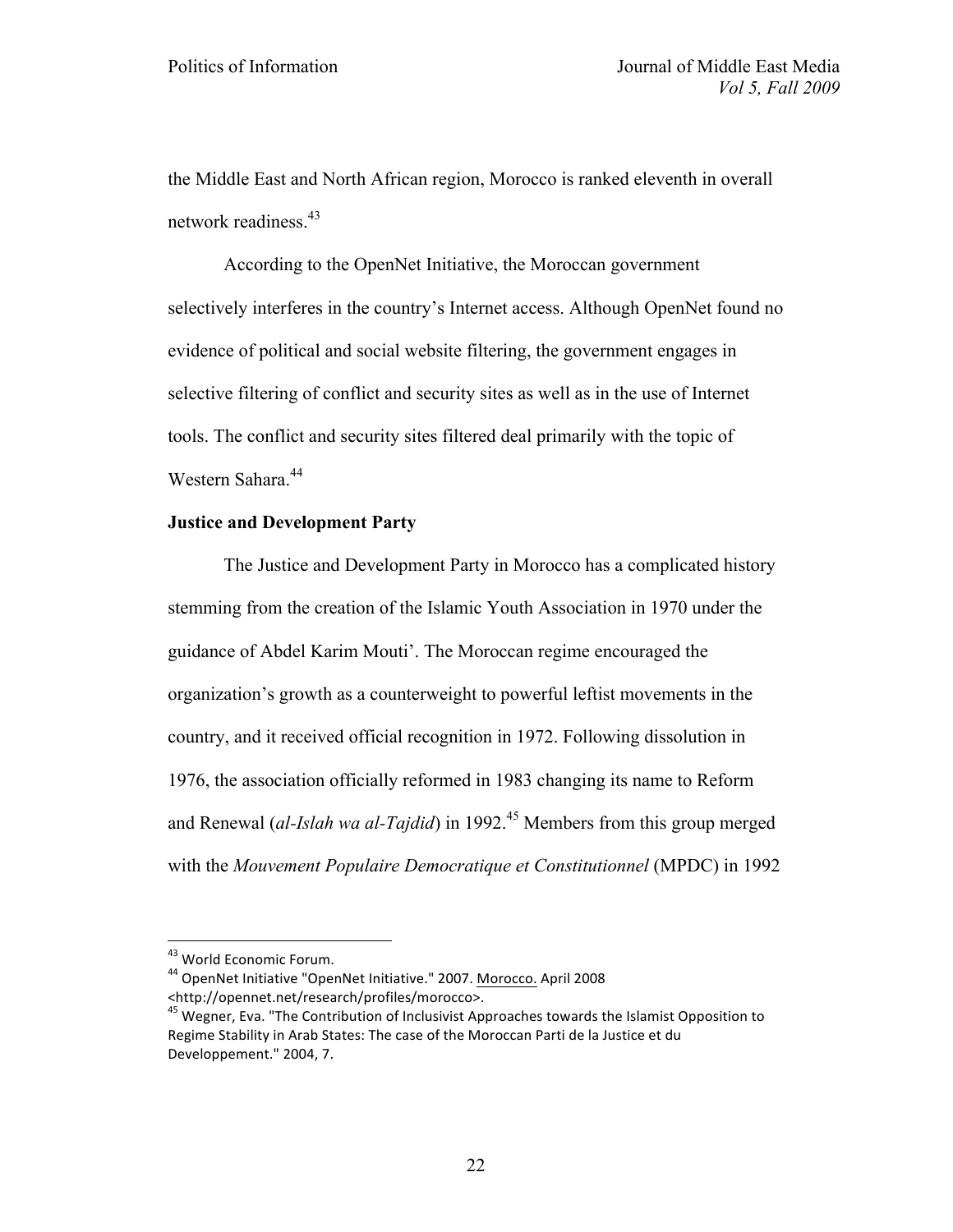and with the Movement of Unity and Reform (MUR) soon after.<sup>46</sup> In 1999, members of the MUR formed the Justice and Development Party as a "pragmatic opposition party that supports the political system; accepts the monarchy in its current form; [is a] proponent of democratic processes; strives for deeper entrenchment of religious norms in politics and society; [and] holds nationalist positions on the issue of Western Sahara."<sup>47</sup>

The Justice and Development Party's website, http://www.pjd.ma,<sup>48</sup> is an impressively simple website geared towards an Arabic speaking audience and filled with information on a variety of subjects related to the country of Morocco, its politics, and the actions and policy stances of the PJD. At the writing of this paper, the website did not feature an English or French version of the website. The site does not appear to have a means through which visitors may contact the site administrator or submit feedback or questions.

The quality of the PJD website is relatively high. Information is organized in an efficient, yet presentable manner and easily maneuvered by site visitors looking to investigate specific areas. The graphics presented are high quality and non-distracting, and the layout of the site draws users to the links on the side, as well as to recent news articles present in the middle of the page. Areas of interest

<sup>&</sup>lt;sup>46</sup> Ibid., 7.<br><sup>47</sup> Werenfels, Isabelle. Between Integration and Repression. Berlin: SWP Research Paper, 2005, 13.

 $48$  Justice and Development Party. Parti de la Justice et du Développement. 2008. April 2008 <www.pjd.ma>.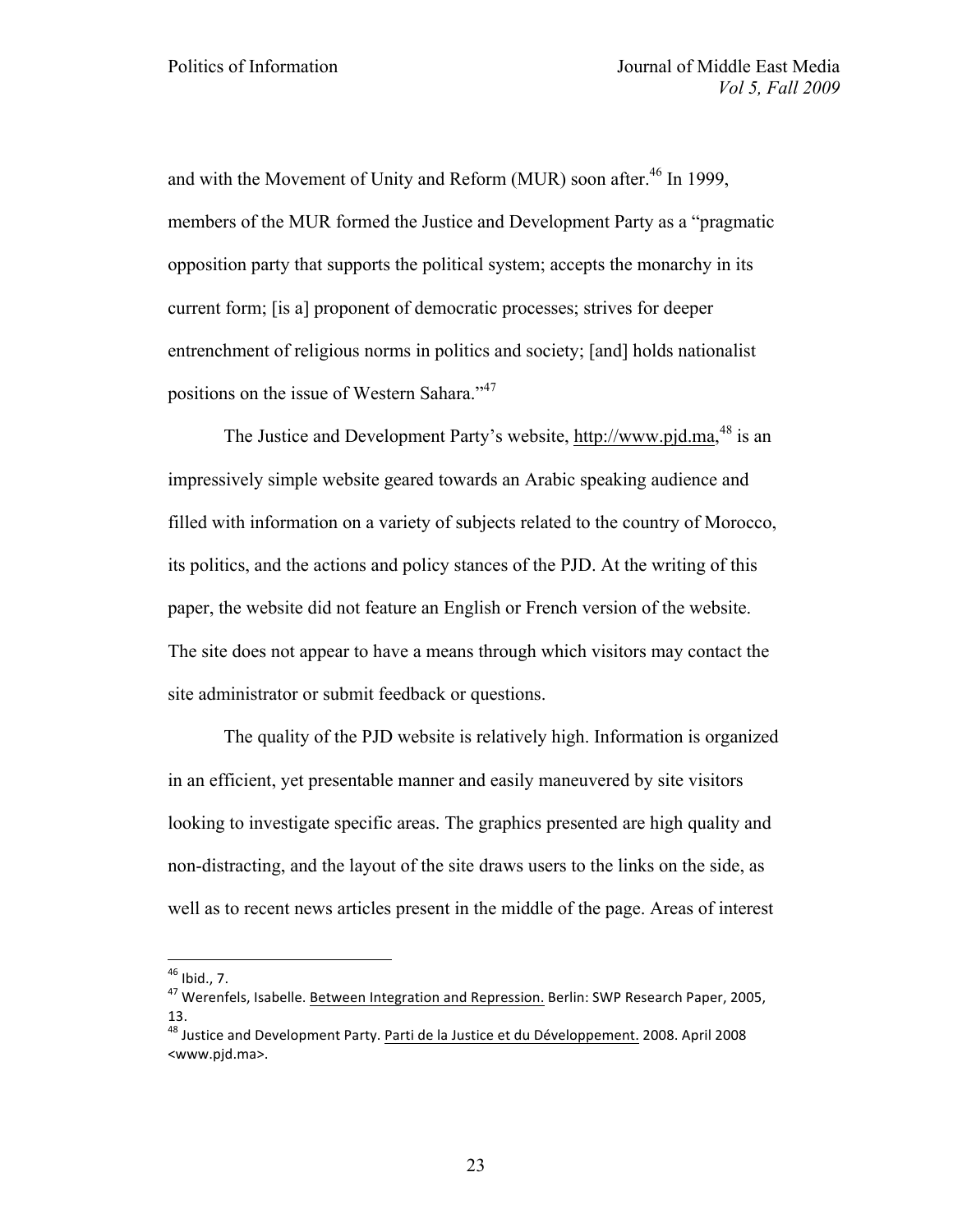on the homepage include a campaign related to the blockade of Gaza and links to the party's official publication bearing the same name as the party. Viewers also have ready access to the party's official election platform documents as well as an online poll measuring the responses of visitors in relation to specific issues. Functionally, the site runs smoothly with few detected broken links or errors.

The information the PJD presents on the site is extensive and covers a wide range of topics. The top sidebar on the page separates news and information into a number of smaller topics. Users can search news articles related to the Secretary-General and the Secretariat, and the "Data and Communications" section displays official statements issued by the PJD on a number of topics. The "Release and Publications" section displays the covers of reports issued by the PJD. Although these documents are inaccessible through the site, their presentation is impressive and demonstrates the professionalism of the party. In addition to these documents, the site provides full access to the PJD's 86-page electoral program which clearly describes the party's goals and official positions.

A good portion of the website falls under the second sidebar labeled "Working Parliament." In this section, viewers can research the PJD's members in Parliament, access hundreds of documents detailing the party's history of legislation, view transcripts of speeches and presentations, and read transcripts of official communications between party members and outside bodies.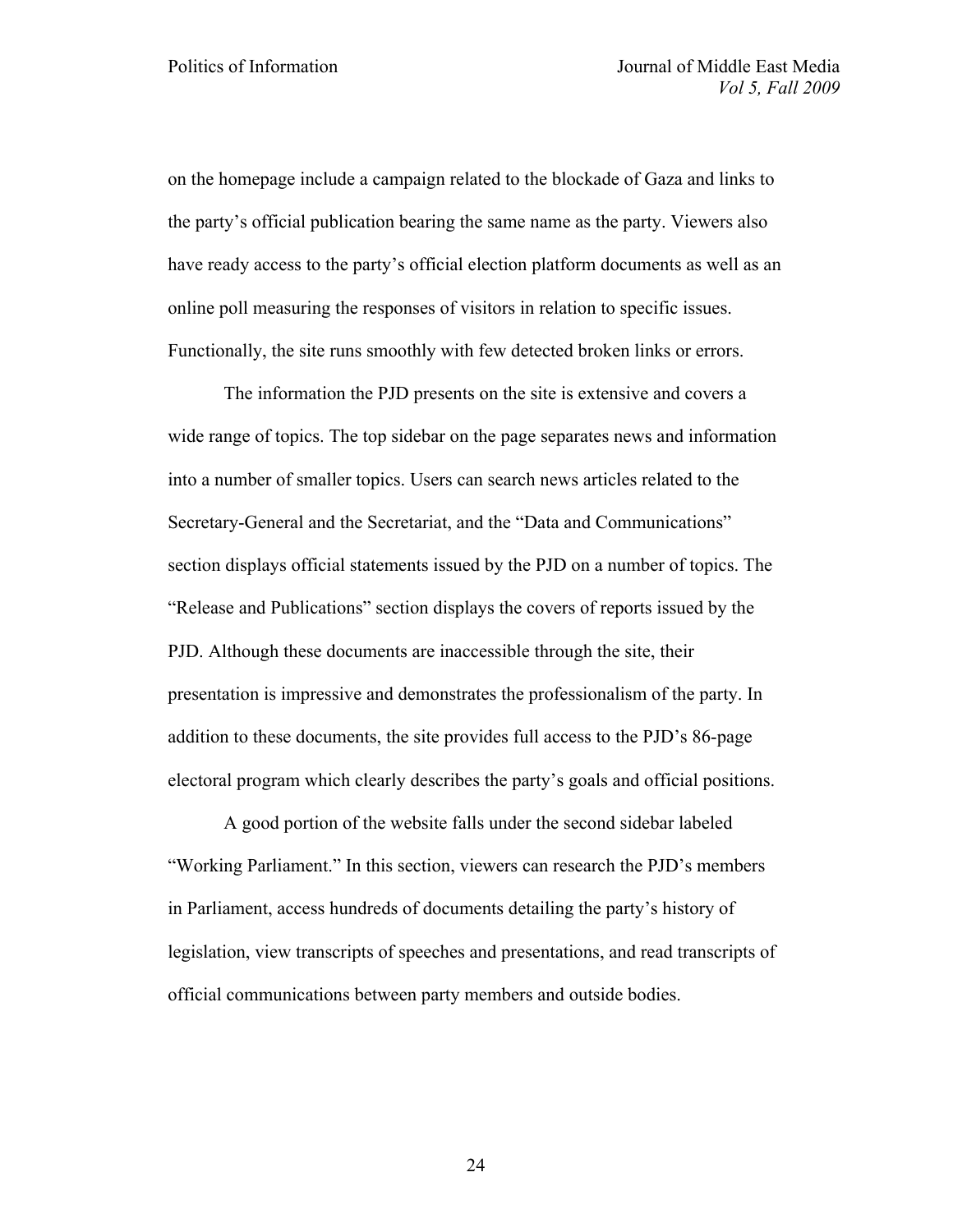Links on the top of the page provide users with information on the history of the Justice and Development Party including a clear and explicit version of the party's platform, as well as a short history of the founding members and principles of the group. Other interesting features of the site include a projection on the home page of how many other visitors are currently visiting the PJD site, as well as a hit count on major documents detailing how many other visitors have accessed a specific document, speech or news article.

The frequency with which the PJD updates information on its website is difficult to discern, as the majority of postings do not have a corresponding date attached to them. However, over a three-month period of observation, the information presented on the site changed frequently, specifically in the main news section and in the polling section.

The external links section of the PJD site is rather limited. Each one of the six external links brings the user to an official page of a PJD candidate from a previous election, although only three of the six links continue to function. No links to external political, religious or news sites are provided.

Overall, the PJD has created an impressive site providing a great deal of information to visitors on the history of the party, its record and goals in Parliament, and its foundational tenets and beliefs motivating its participation in the Moroccan political system. Similar to the IAF's site however, the broader goals of the site are limited and geared exclusively towards a national audience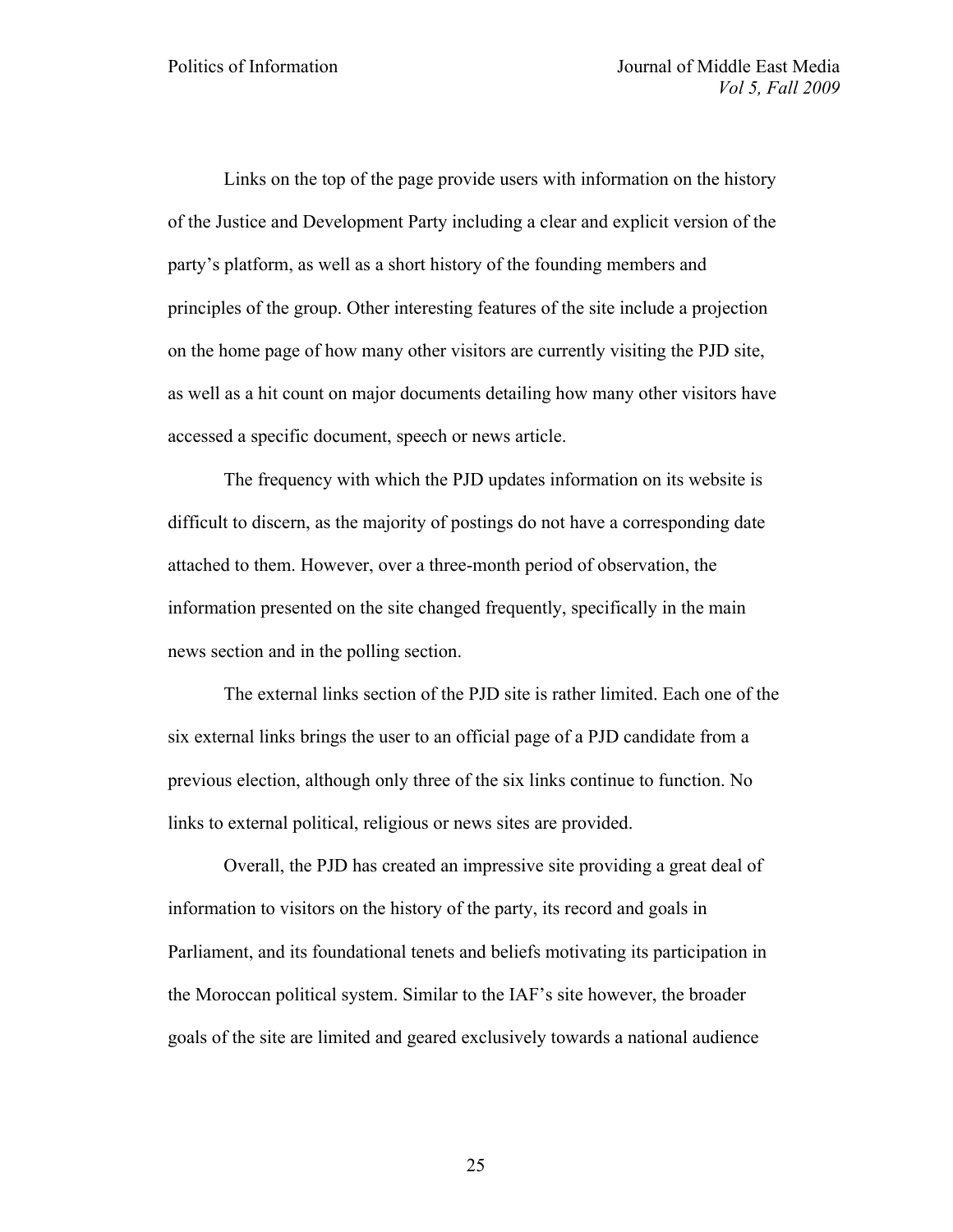somewhat familiar with the PJD and its history and platform. The presentation of information and policies, while somewhat critical of the ruling regime, focuses more on what the PJD is doing, rather than on what the regime is neglecting. Thus, in the case of the PJD, suggesting that the party is presenting a counterhegemonic narrative to reduce the legitimacy of the regime is inadequate. Similar to the IAF, the relationship between the Islamist parties and their respective regimes is one of dependency and mutual recognition. Neither party seeks an overthrow of the current political system, but rather a gradual transformation and Islamicization of society from within. While not counterhegemonic, the PJD does fulfill the other two motivations as to why Islamist parties utilize the Internet. As a public forum, the PJD website allows the PJD to interact with its constituents and gather feedback through its official poll. The website also allows the party to present an accurate description of its official beliefs and tenets undistorted by censorship or media critical of the organization.

# **Egypt**

According to the 2007-2008 World Economic Forum's Global Information Technology report, the country of Egypt ranks in between the countries of Morocco and Jordan at 63rd out of the 127 countries studied. One of the greatest factors inhibiting Egypt's technology ranking stems from the quality of its educational system, specifically its math and science programs. With an estimated 2006 population of 75.4 million, just short of 8 percent of the country's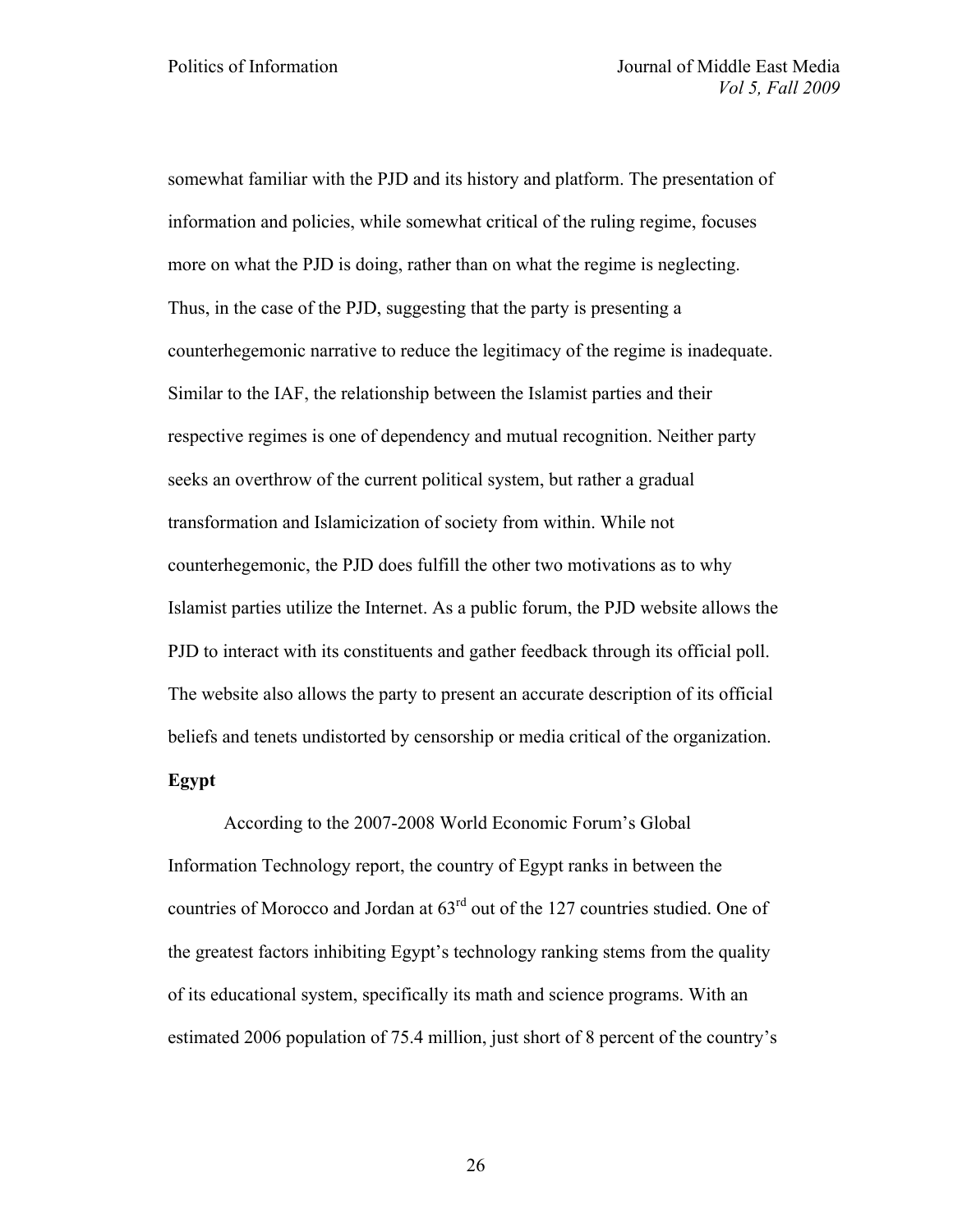inhabitants have access to the Internet. Of the 15 Middle East and North African countries examined, Egypt ranks ninth, just ahead of Mauritania and Morocco.

Of the three countries examined, according to the OpenNet Initiative, Egypt ranks highest in its policy of openness to the Internet. The report found no evidence of governmental filtering of political, social, security or Internet tool sites. Despite this high rating, the Egyptian government has recently increased its monitoring of the Internet cracking down on specific bloggers in the region,<sup>49</sup> and at times attempting to block the Muslim Brotherhood's site to Internet users within Egypt. $50$ 

# **Muslim Brotherhood**

Hasan al-Banna founded the Egyptian Muslim Brotherhood in 1928 after a group of men approached him in Ismailiyya and expressed their desire to form a movement under al-Banna's leadership.<sup>51</sup> The movement grew rapidly throughout the following decades, expanding its influence throughout Cairo and the surrounding regions and calling Egyptians to spiritual renewal and reformation. In the 1980s, following a complicated relationship of repression and tolerance with the Egyptian ruling regime, the Muslim Brotherhood increasingly became active in politics by fielding candidates for parliamentary seats and taking part in trade

<sup>&</sup>lt;sup>49</sup> Abdulla, 86-87.<br><sup>50</sup> The Arabist. "The Arabist." 23 May 2005. <u>Request on Web Censorship.</u> April 2008<br><http://arabist.net/archives/2005/05/23/request-on-web-censorship/>.

 $51$  Mitchell, Richard P. The Society of the Muslim Brothers. New York: Oxford University Press, 1993, 8.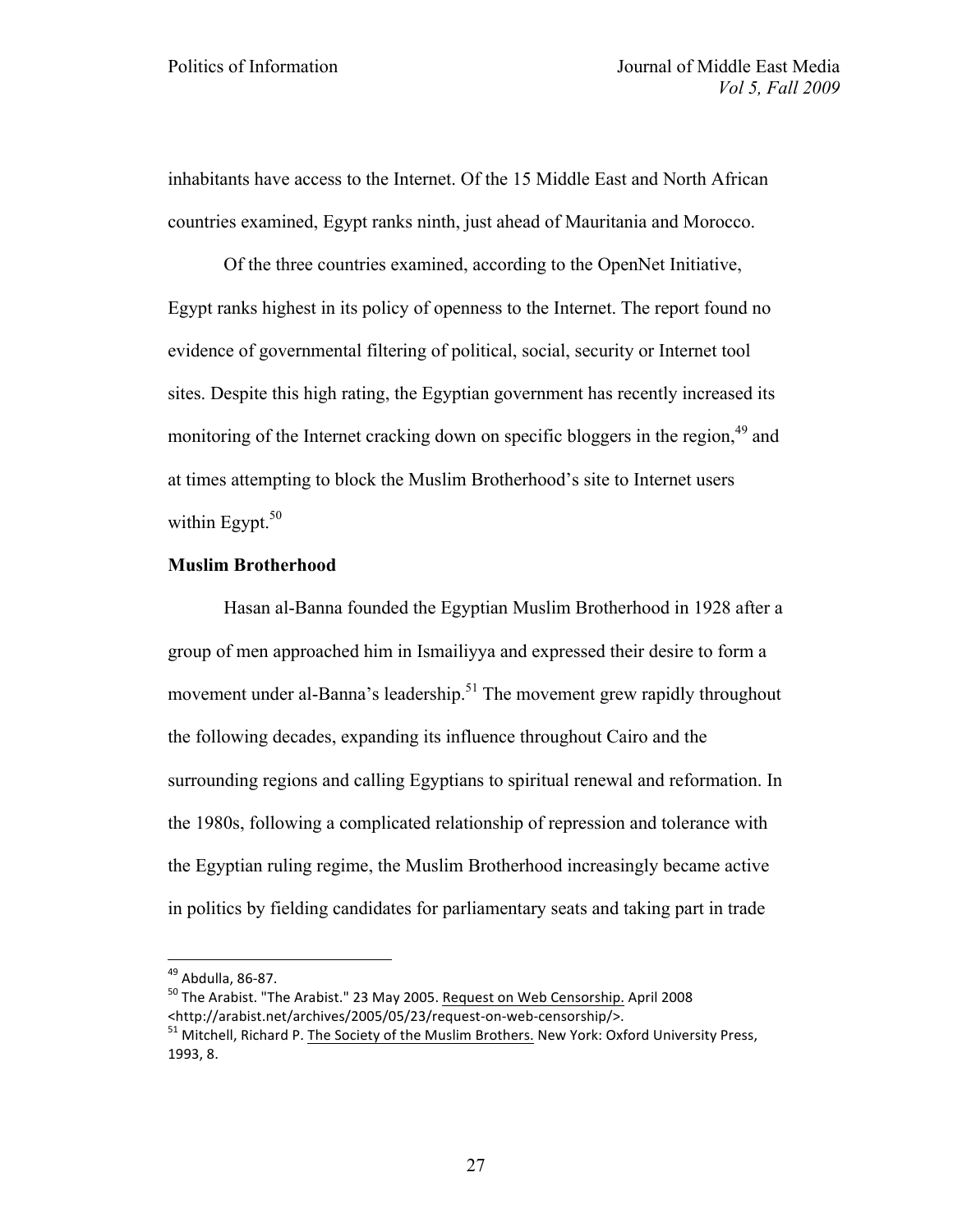and syndicate elections. When Mubarak came to power, he continued a selective policy of accommodation and repression recognizing his inability to eliminate the Muslim Brotherhood.<sup>52</sup> In this context, the Muslim Brotherhood made incredible political gains in the parliamentary elections of 2000 and 2005 and projected itself onto the world stage as a serious and effective political actor.

The Muslim Brotherhood's website, www.ikhwanonline.com<sup>53</sup> and the English version, www.ikhwanweb.com,<sup>54</sup> are extremely sophisticated websites providing clear examples of high-quality and influential Islamist websites. While both the English and Arabic sites are impressive in their own rights, this paper will primarily examine the Arabic website for structure and content. A brief analysis of the differences between the English and Arabic sites will occur later within the context of bridgeblogging. References to the Brotherhood's site will refer to the Arabic version, unless otherwise stated.

The website of the Muslim Brotherhood in Egypt is highly impressive and of high technical quality. The site is laid out with large and clear graphics, with a banner at the top displaying the emblem of the Muslim Brotherhood, and an image of birds flying over a world emblazoned with the words "The Muslim Brotherhood." Sections of the site are clearly delineated, with a multitude of links

 $52$  Wickham, Carrie Rosefsky. Mobilizing Islam: Religion, Activism, and Political Change in Egypt. New York: Columbia University Press, 2002, 103.<br><sup>53</sup> The Muslim Brotherhood. Al-Ikhwan Al-Muslimon. 2008. April 2008

<sup>&</sup>lt;http://www.ikhwanonline.com/>.

<sup>&</sup>lt;sup>54</sup> The Muslim Brotherhood. The Muslim Brotherhood (Ikhwan) Official English Website. 2008. April 2008 <http://www.ikhwanweb.com/>.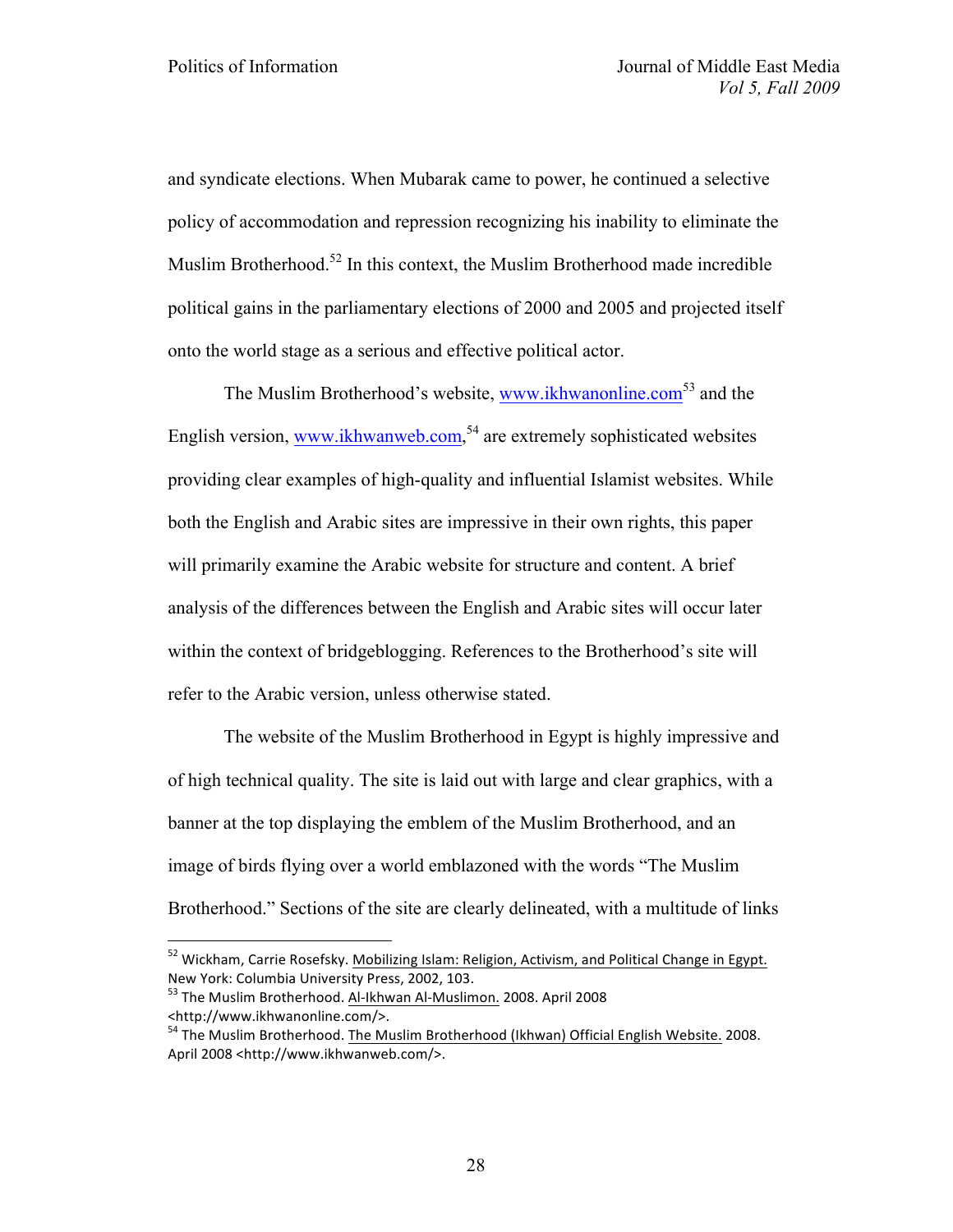on the right side addressing such topics as culture and art, Palestine, youth, the history of the Muslim Brotherhood and others. A rolling status bar displays up-todate newsfeeds across the top of the site, and sections display news stories updated frequently on a wide range of relevant topics. Viewers have ready access to a great deal of information, and the site functions flawlessly without instances of broken links or graphical errors.

The content of the Muslim Brotherhood site covers a wide range of topics and provides viewers information on a range of political, social and religious issues. Visitors interested in learning about the history of the Muslim Brotherhood can read an extensive history of the group covering its eighty years of existence within the "Founding of the Brotherhood" section. Within this category, viewers can browse historical writings of the group's founder, documents from other important figures within the group, as well as general narratives of the organization and the fight against corruption within Egyptian society. News sections within the site provide extensive information on news related to the Muslim Brotherhood in Egypt. The "Arabs and Non-Arabs" news section highlights events throughout the region and the world and offers insightful reports on such events as President Carter's visit to Syria, the status of politics in Pakistan, as well as the status of Muslims within France. Reports within the "Culture and Arts" section discuss recent Arab and international films, the literary legacy of the Muslim Brotherhood and the status of antiquities in the Middle East.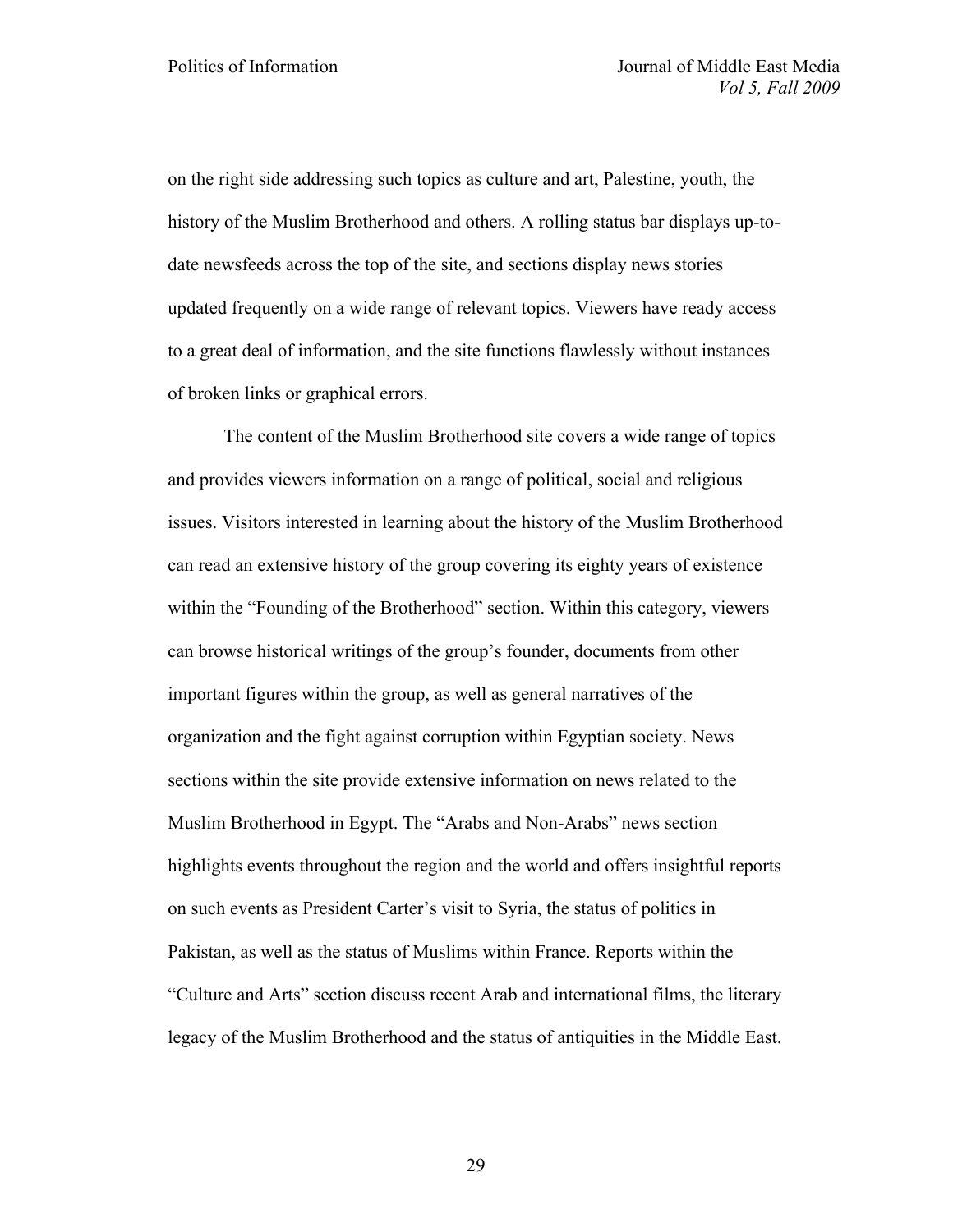Beyond the areas mentioned, the Muslim Brotherhood's website offers a wide array of stories on a variety of topics.

In addition to its news stories and reports, the Brotherhood's website, in contrast to those of the PJD and the IAF, offers a wide selection of multimedia for the website viewer. In the "Multimedia" section, viewers can watch recorded clips of television shows from Hizbollah's Al-Manar, watch recent debates on the role of Islam within society, as well as listen to live Qur'anic recitations from Saudi Arabia, Cairo and Palestine. Stark video images from protests in Mahalla el-Kubra , Egypt are freely displayed on the site, and viewers can download patriotic Egyptian songs expressing their love of freedom. Links to download ringtones and backgrounds for mobile phones appear to be under construction.

Also in contrast to the sites of the PJD and IAF, the Muslim Brotherhood's website presents a broad picture of the organization's religious beliefs. Sections throughout the site discuss the role of Islam within modern society and the interaction of politics and religion. The intermixing of the two frames a compelling call for viewers to embrace their Islamic faith and engage in politics as an extension of their beliefs.<sup>55</sup>

The sheer quantity of information on the site prevents a full analysis of the sites many other features. Similar to the site of the PJD in Morocco, the Brotherhood's site conducts online polls where viewers can express their opinion

<sup>&</sup>lt;sup>55</sup> For more on this subject, see Wickham's *Mobilizing Islam*.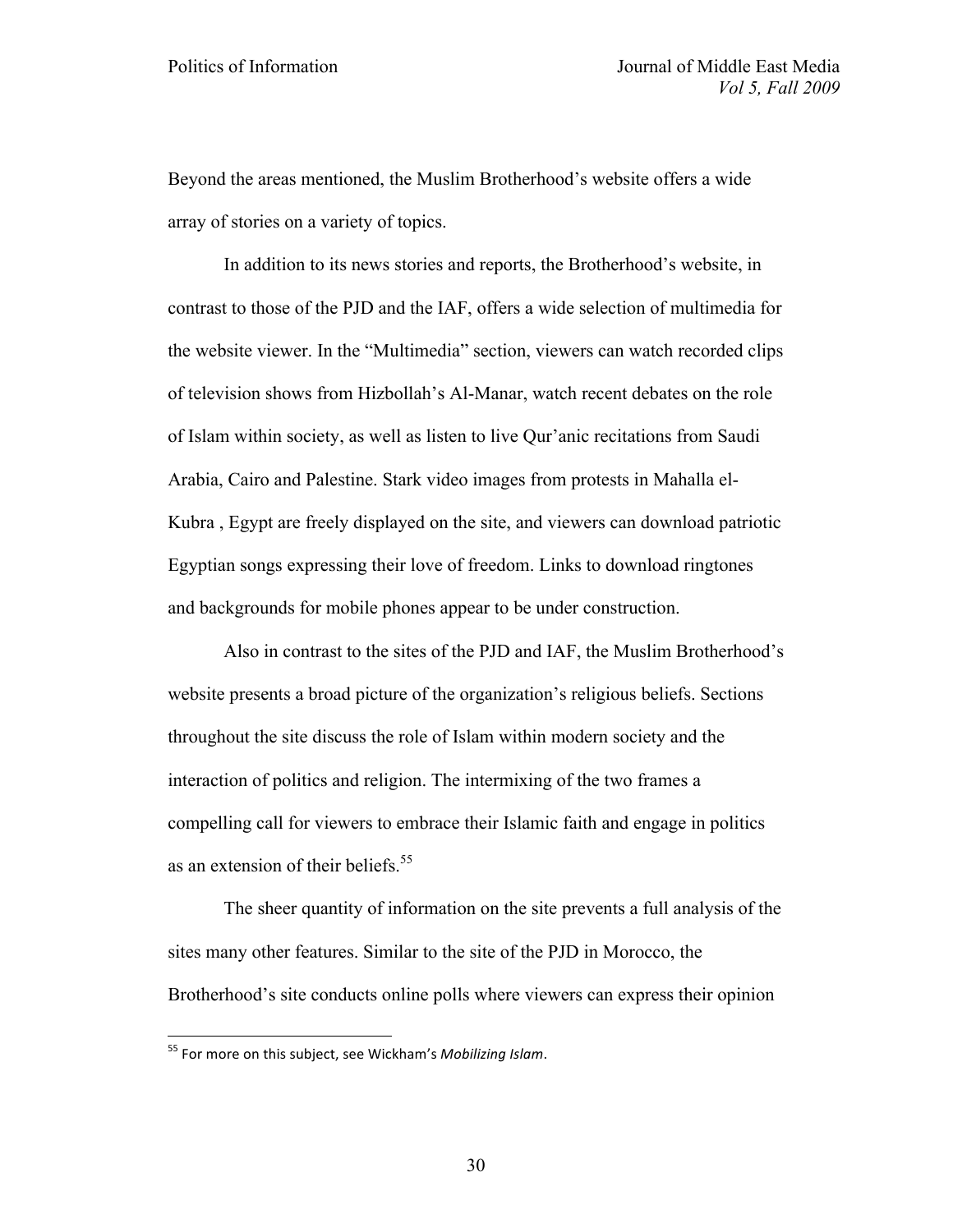on such issues as religious duties, political decisions and current events. In addition, viewers may easily contact the Muslim Brotherhood through various links and forms throughout the site, although an attempt by the author to find out more about the site went unanswered.

The authors of the Muslim Brotherhood site update the website daily and post numerous news articles on a variety of topics. The updates include short articles on recent news events, as well as longer reports on a variety of issues relevant to an Egyptian or Arab viewer.

The "Links" section of the Brotherhood's site provides links to three categories of webpages: Islamic sites, scientific sites and news sites. Included within the Islamic links section are links to Islam Online, the Islamic Association of Britain, the Aqsa Foundation, as well as a number of other Islamic networks. Within the scientific sites section are links to Amr Khalid and a number of other Islamic scholars examining scientific issues. The news section within the site's external links includes links to BBC, CNN, Al-Jazeera, Islam Today, and a number of online radio shows in Arabic.

The English version of the Muslim Brotherhood site differs greatly from the organization's site in Arabic in both content and design. Bearing a strong resemblance to news sites in the United States, its message is clearly tailored to reach an international audience likely more skeptical of the Muslim Brotherhood and its democratic credentials. Similar to the Arabic site, the English version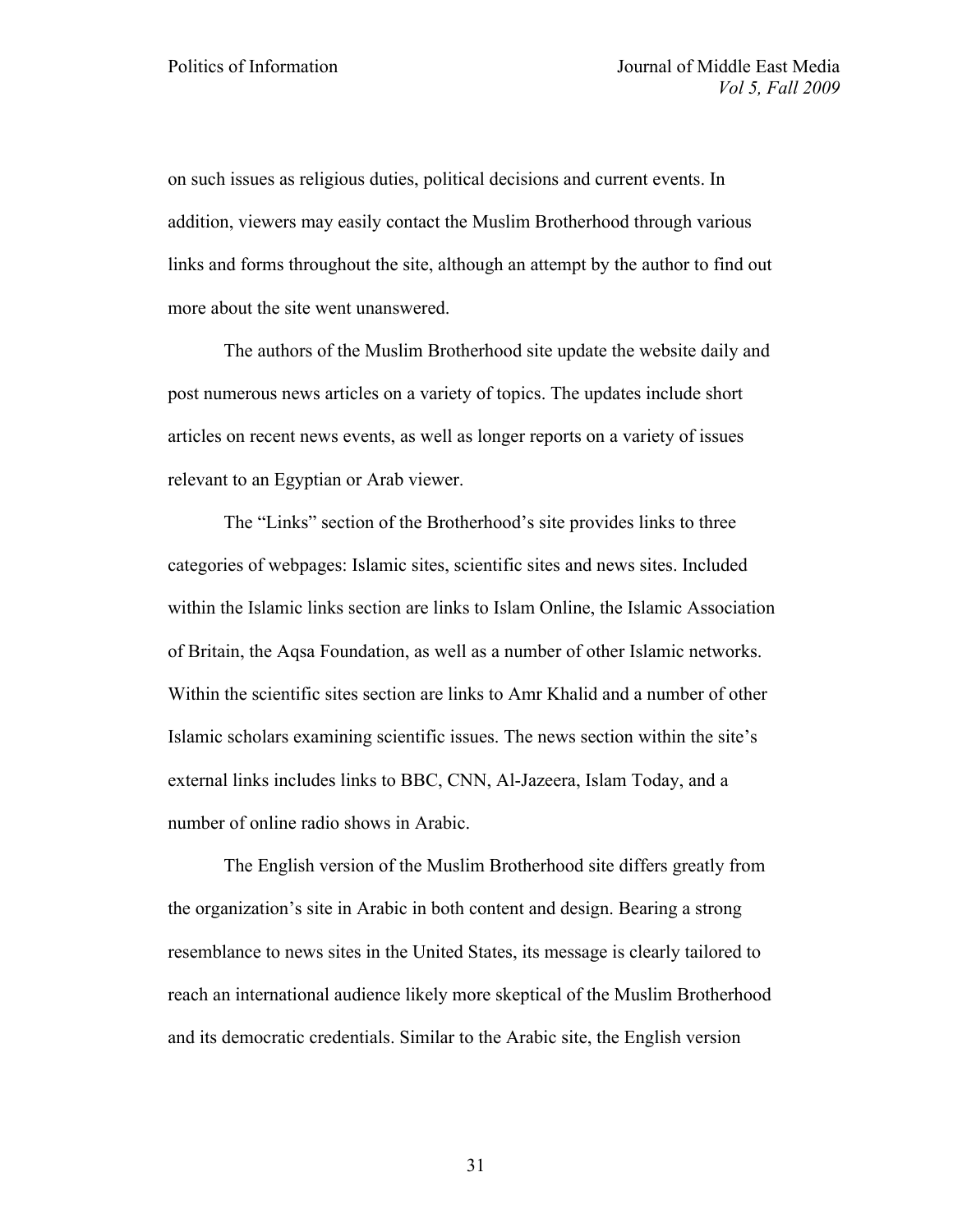maintains a high quality of presentation that guides the viewer to a number of sections articulated on the left hand side of the page.

The categories listed on the sidebar differ from those of the Arabic version of the site. Samples of the top issues include Torture, Political Islam Studies, Iran, Copts and Democracy. Many of these topics reflect issues popular within Western media and within contemporary political and religious movements in the United States and Europe. The issues highlighted within the English site are chosen to appeal to a Western audience and to serve as a bridge of understanding and commonality between Western viewers and the Muslim Brotherhood. The inclusion of articles and topics critical of Islam and Islamists demonstrates that the Brotherhood is capable of self-critique and openness. Viewers are left with the opinion that the Brotherhood seeks opposing opinions and is willing to work with those who may hold differing viewpoints. Using Lynch's model discussed previously, the English site essentially serves as a clearinghouse of information for Western journalists wishing to report on the Brotherhood or political Islam. By actively providing information, the MB has a greater chance of positively influencing the coverage they receive in the Western press.

As part of this bridge-building, the site contains a wide scope of news stories and reports as well as stories written by external authors from *The New York Times*, the Carnegie Endowment Center and Al-Jazeera. While most articles on the site favorably portray the Brotherhood, administrators have in the past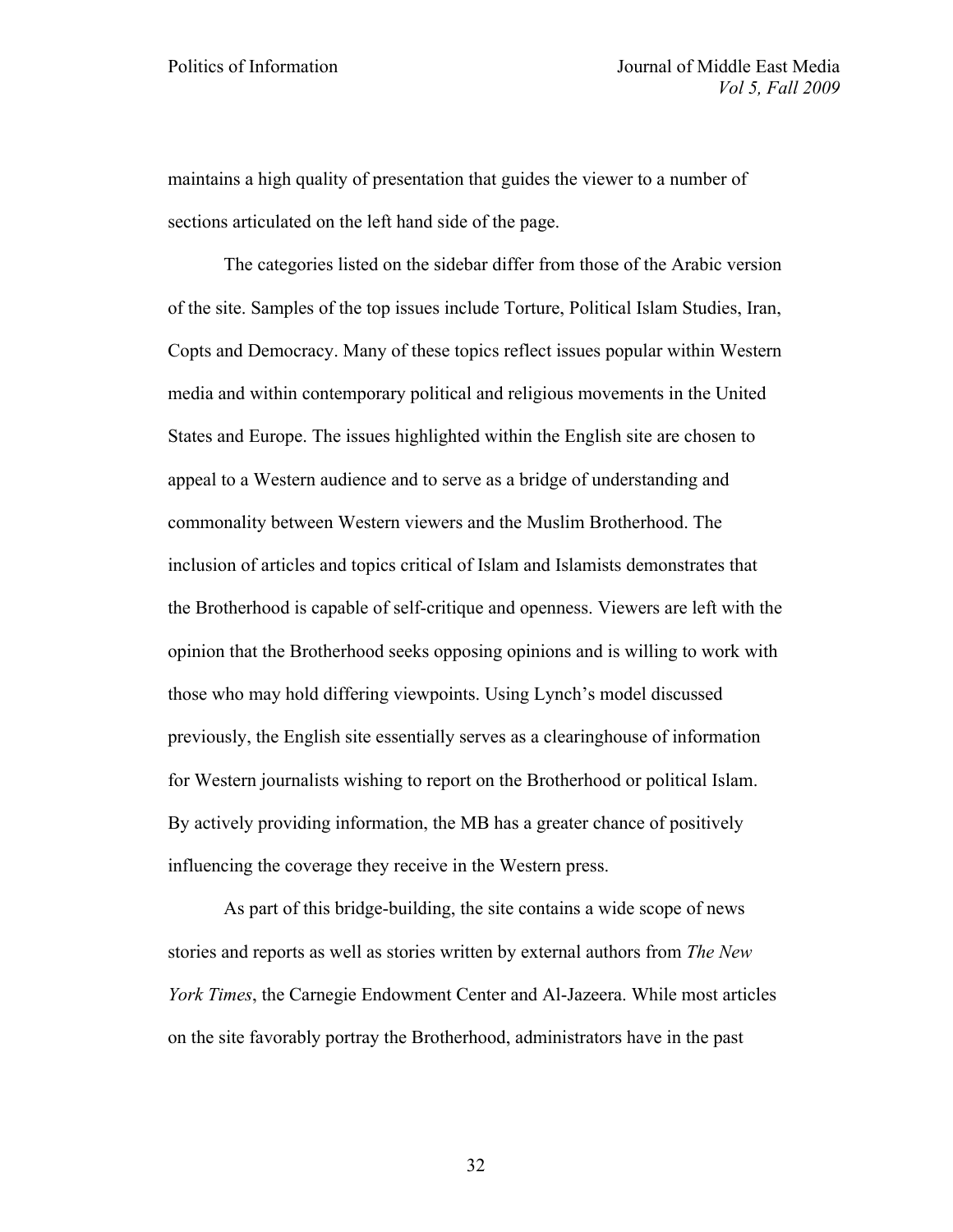posted reports critical of the organization including reports from USAID and Frontpage Magazine. Users may also access reports from Human Rights Watch, Amnesty International, Harvard University and other centers.

Despite topical variances between the English and Arabic versions of the sites, the overall content and message does not vary significantly. However, the level of religious discourse intertwined throughout the two sites varies greatly. As discussed previously, the Arabic version of the site prominently displays information on Islamic issues throughout the site, with the Brotherhood's key principles highly integrated into the different topics. Conversely, the English site, while not denying the Islamic foundations of the Brotherhood, significantly reduces the imagery and Islamic discourse throughout the site. No swords nor copies of the Quran adorn the English page, and the words 'Islam' or 'Muslim' are scarce. In addition, the topics and links from the homepage generally focus on political issues and relations between the Middle East and the West. While one may be tempted to read too deeply into these variances between the Arabic and English sites, the level of religious discourse accurately reflects the anticipated viewership of the sites and should not necessarily be seen as an attempt to dilute the Islamic principles of the Brotherhood to a Western audience. Rather, the content of the English site reflects stories and principles which a Western viewership, specifically in the media, can resonate with in writing a story.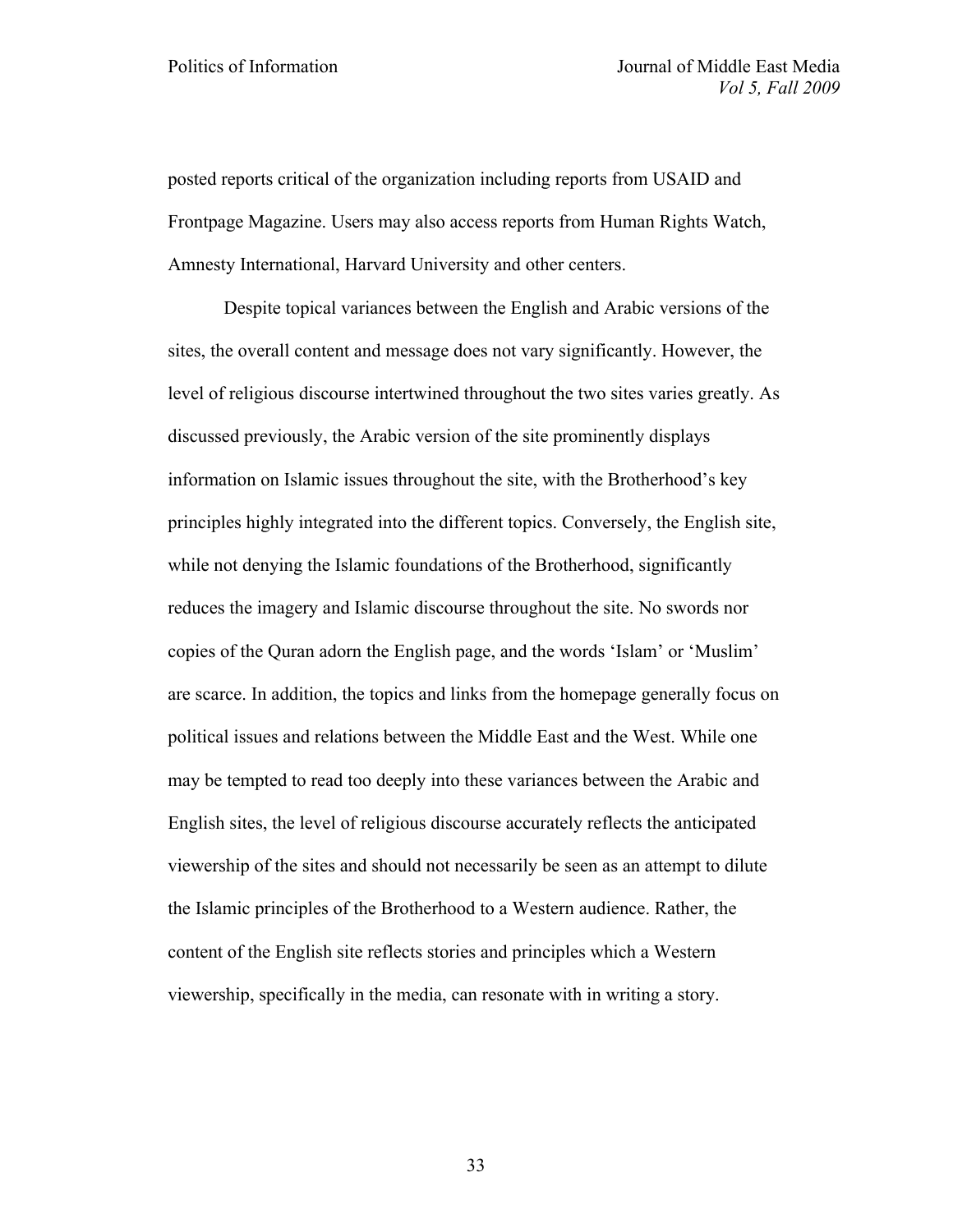Of the three Islamist websites examined in this paper, the Muslim Brotherhood in Egypt utilizes the Internet in the most effective manner through a high-quality website reaching both national and international audiences. The Brotherhood's use of the Internet fits well within the three described motivations for Islamist organizations to utilize the Internet. First, the Muslim Brotherhood uses their website as an extension of the public sphere by clearly articulating their positions in a public medium through which constituents and non-constituents can engage in debate, respond to news articles, and express their opinions through online polls. The Brotherhood thoroughly frames their positions and articulates their stance on political and religious issues throughout the site. This communication of ideas and beliefs sustains the presence of the Muslim Brotherhood online and institutionalizes their position as a powerful and present Islamist organization within Egypt. The second reason the Muslim Brotherhood utilizes the Internet is to disseminate and make known its positions, both as a source of information and as a potential source of mobilization. By using the Internet, Muslim Brotherhood officials can circumvent local censorship and press laws and reach millions of people at a relatively low cost and with ease. Through the site, the Brotherhood can counter negative accusations and stereotypes leveled against it and provide updated and correct information to viewers interested in the details. Even more importantly, the presence of the Brotherhood online serves as a source of mobilization through which leaders can reach potential members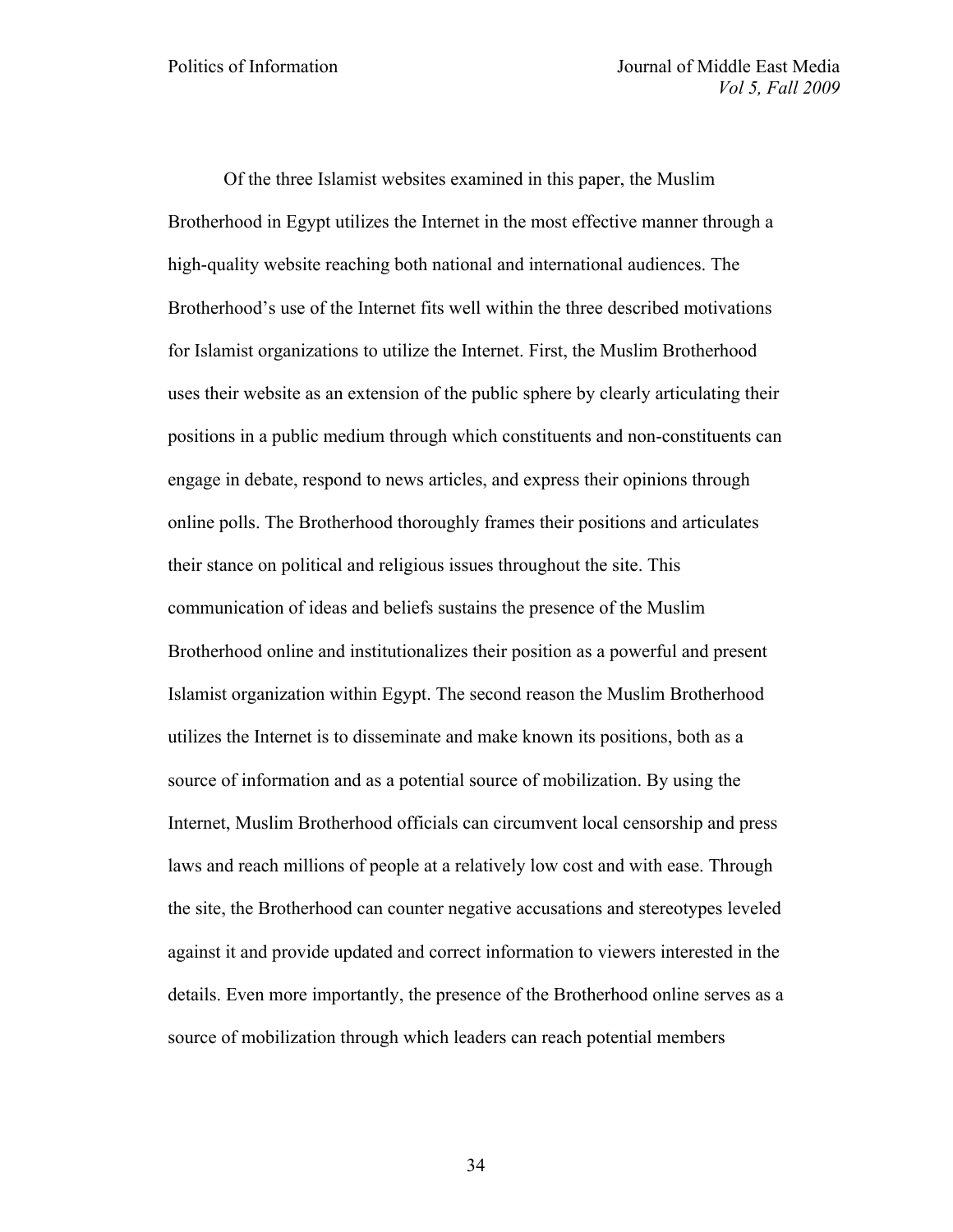throughout the country. Viewers of the site can access religious and political information about the group, and in the process he or she may become convinced of the validity of the Brotherhood's beliefs. This is not a mindless process in which the viewer becomes convinced of the Brotherhood's claims, but rather a process of agency where an individual's political or religious beliefs may predispose him or her to agree with the Brotherhood on the topics presented.

The third reason Islamist groups utilize the Internet is to present a counterhegemonic narrative aimed at discrediting the regime and at increasing the legitimacy of the organization framing the argument. More so than the PJD or the IAF, the Muslim Brotherhood in Egypt excels in this area. This willingness to present a complete and alternative narrative through the Internet likely stems from the political interactions between the Islamist groups studied and their respective regimes. Differing from the PJD and the IAF, the Muslim Brotherhood in Egypt is not a recognized and legal political party existing in a complementary and dependent relationship with the ruling regime. In seeking to present a holistic counternarrative to the regime, the Brotherhood must explicate its positions on a number of policy issues and make its presence known internationally. This fact likely explains the robust size of the Brotherhood's sites as well as the presence of a reputable English language version. By presenting itself as an alternative to the ruling regime, the Brotherhood seeks to highlight the sharp difference between the corruption of the regime and the prosperous future envisioned by the Muslim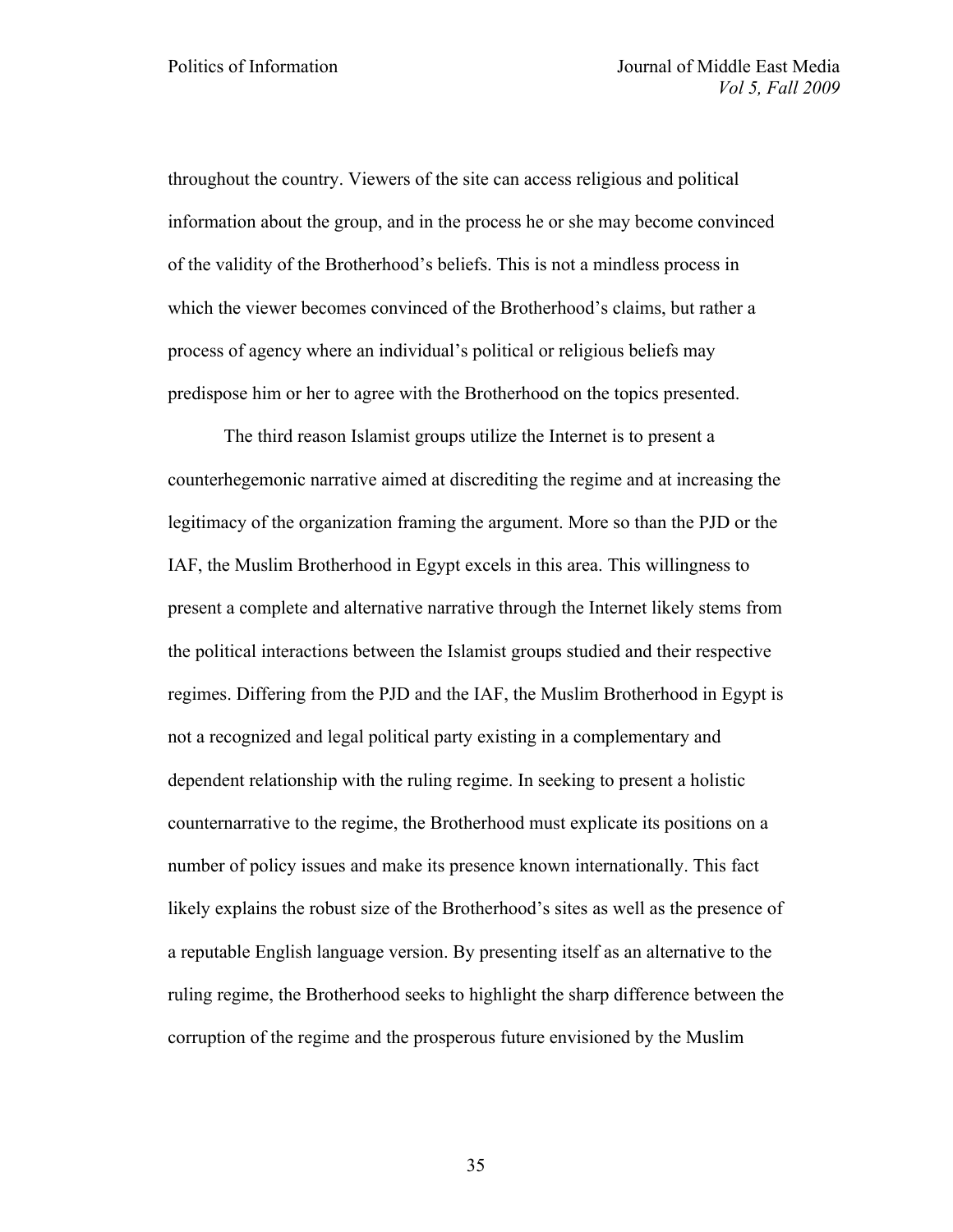Brotherhood. By effectively fusing religion and politics within the Arabic site, viewers are called to participate in the political process and to transform society through their education, their families, their religion and their politics.

# **Conclusion**

As seen in this paper, Islamist political organizations have increasingly utilized the Internet as an effective political and religious forum. The expertise and skill with which the different parties utilize the Internet depends on the experience and goals of the parties, however, the trend of Islamist political participation through the Internet is clear. Islamist parties use the Internet for a variety of reasons, most specifically to advertise and disseminate their political and religious messages to a broader national and international audience. The Islamic Action Front in Jordan and the Justice and Development Party in Morocco are still in the early stages of framing their Internet messages. At this point, their sites are geared towards a national audience interested in discovering more about the respective political parties. In contrast, the Egyptian Muslim Brotherhood has developed a professional and powerful website, in both English and Arabic, to inform national and international audiences of the Brotherhood's positions, and to advertise and propagate the group's political and religious call to potential constituents in Egypt and abroad. While the overall effectiveness of Islamist Internet participation remains unclear, Islamist political organizations will continue to spread their messages through the Internet in order to reach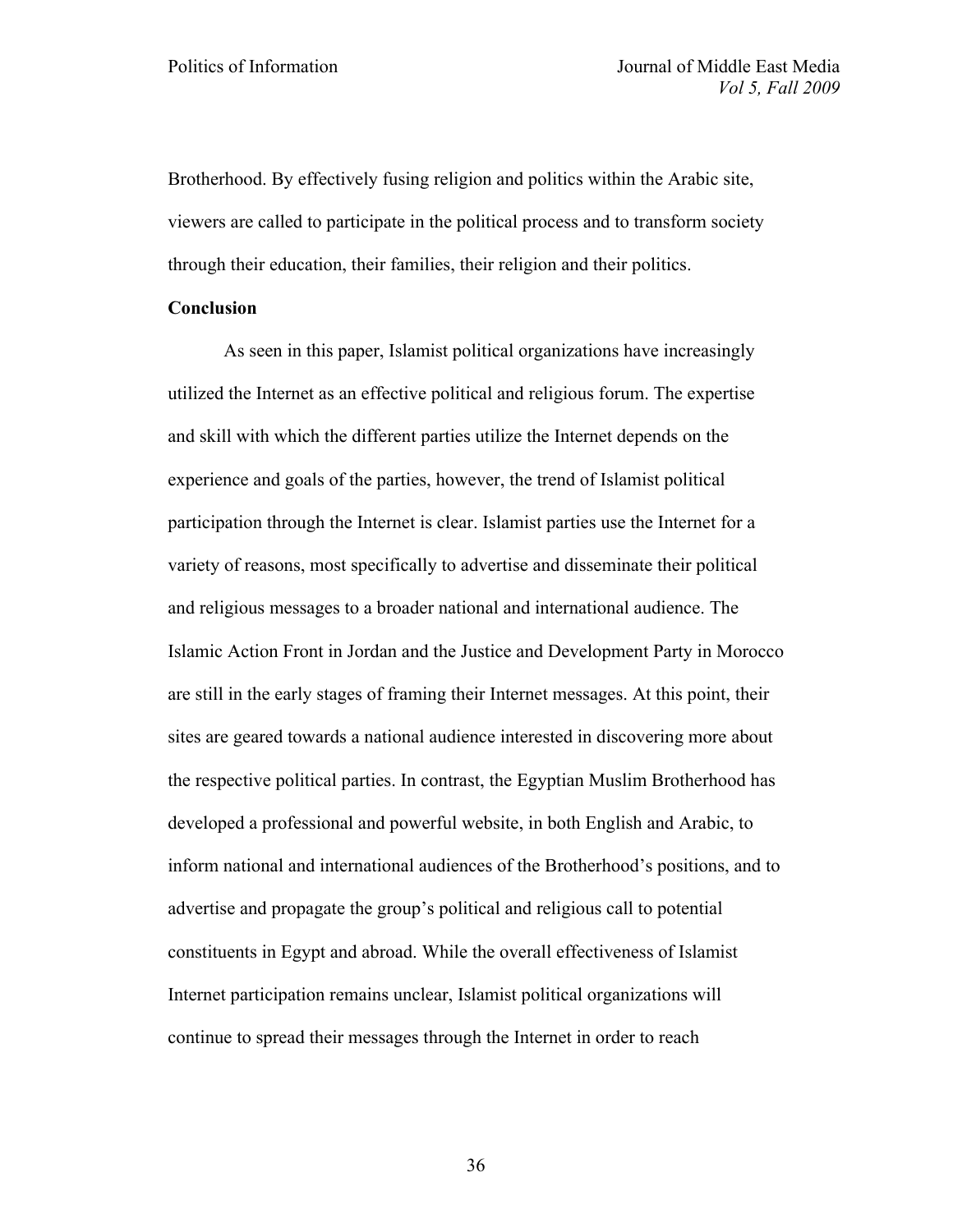constituents and interested parties. Only time will determine the effectiveness of the Internet in bringing about the goals of Islamist political parties in the Middle East.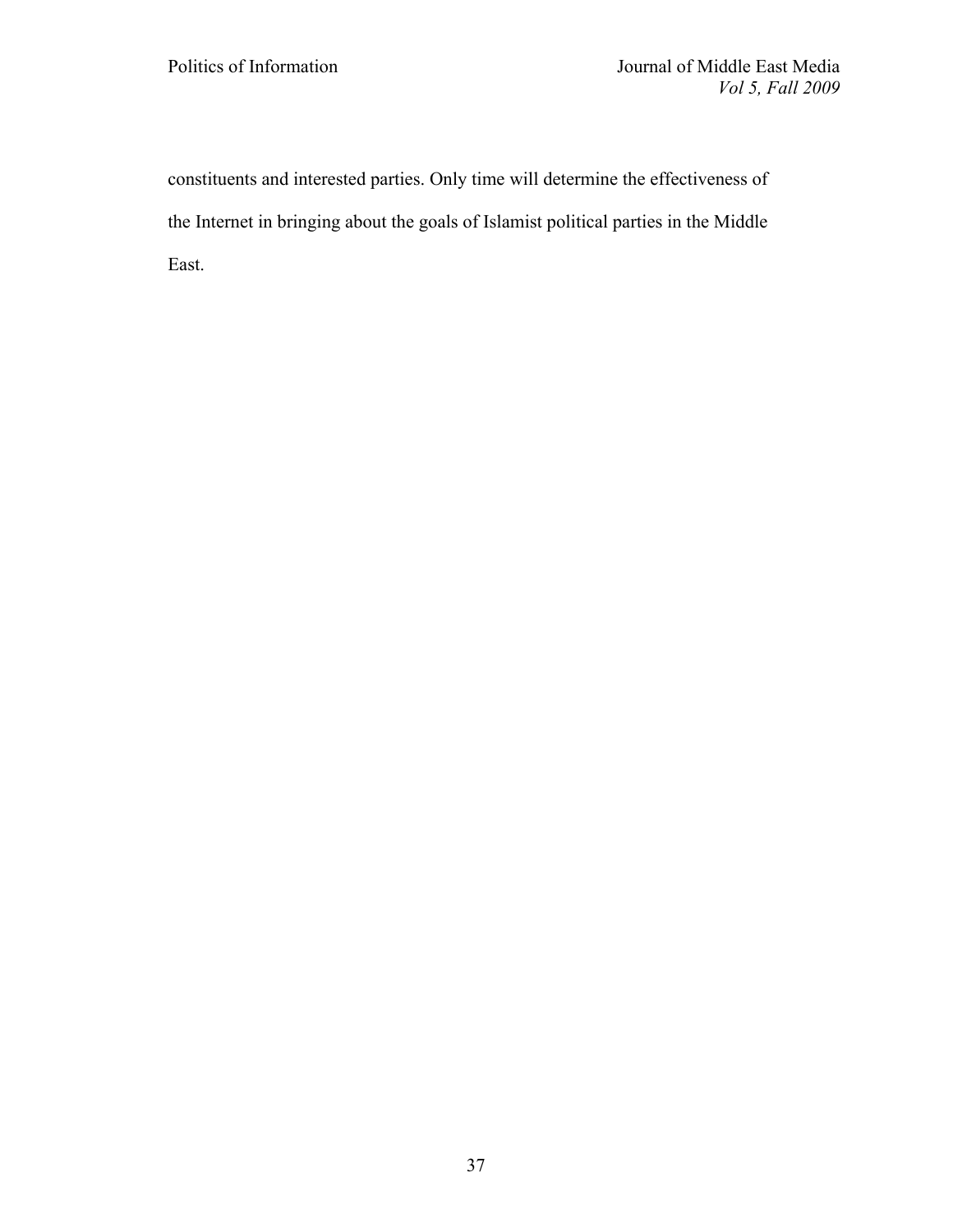Abdulla, Rasha. The Internet in the Arab World: Egypt and Beyond. Germany: Peter Lang Publishing, 2007.

Alshech, E. "Middle East Media Research Institute." 27 February 2007. Cyberspace as a Combat Zone: The Phenomenon of Electronic Jihad. 2008 <http://memri.org/bin/articles.cgi?Page=archives&Area=ia&ID=IA32907>.

Amr Khaled. Amr Khaled. 2008. April 2008 < http://www.amrkhaled.net/>.

Brown, Nathan. "Jordan and its Islamic Movement." 2006.

Bunt, Gary. Islam in the Digital Age : e-jihad, online fatwas and cyber Islamic environments. London: Pluto Press, 2003.

 $-$ . Virtually Islamic : computer-mediated communication and cyber Islamic environments. Cardiff: University of Wales Press, 2000.

Committee for Supporting the Palestinian People. Committee for Supporting the Palestinian People. 2008. April 2008 <http://www.kate3.com/about/>.

Downing, John D.H. Radical Media: Rebellious Communication and Social Movements. Thousand Oaks: Sage Publications, 2001.

Eickelman, Dale and Jon Anderson, New Media in the Muslim World: The Emerging Public Sphere. Bloomington: Indiana University Press, 2003.

El-Ghobashy, Mona. "The Metamorphosis of the Egyptian Muslim Brothers." International Journal of Middle East Studies (2005): 373-395.

Hoexter, Miriam, Shmuel Eisenstadt and Nehemia Levtzion, The Public Sphere in Muslim Societies. Albany: State University of New York Press, 2002.

Islamic Action Front. Jabhat Al-'mal Al-Islami. 2008. April 2008 <www.jabha.net>.

Justice and Development Party. Parti de la Justice et du Développement. 2008. April 2008 <www.pjd.ma>.

Lynch, Marc. "Blogging the New Arab Public." February 2007. Arab Media & Society. 2008 <http://www.arabmediasociety.com>.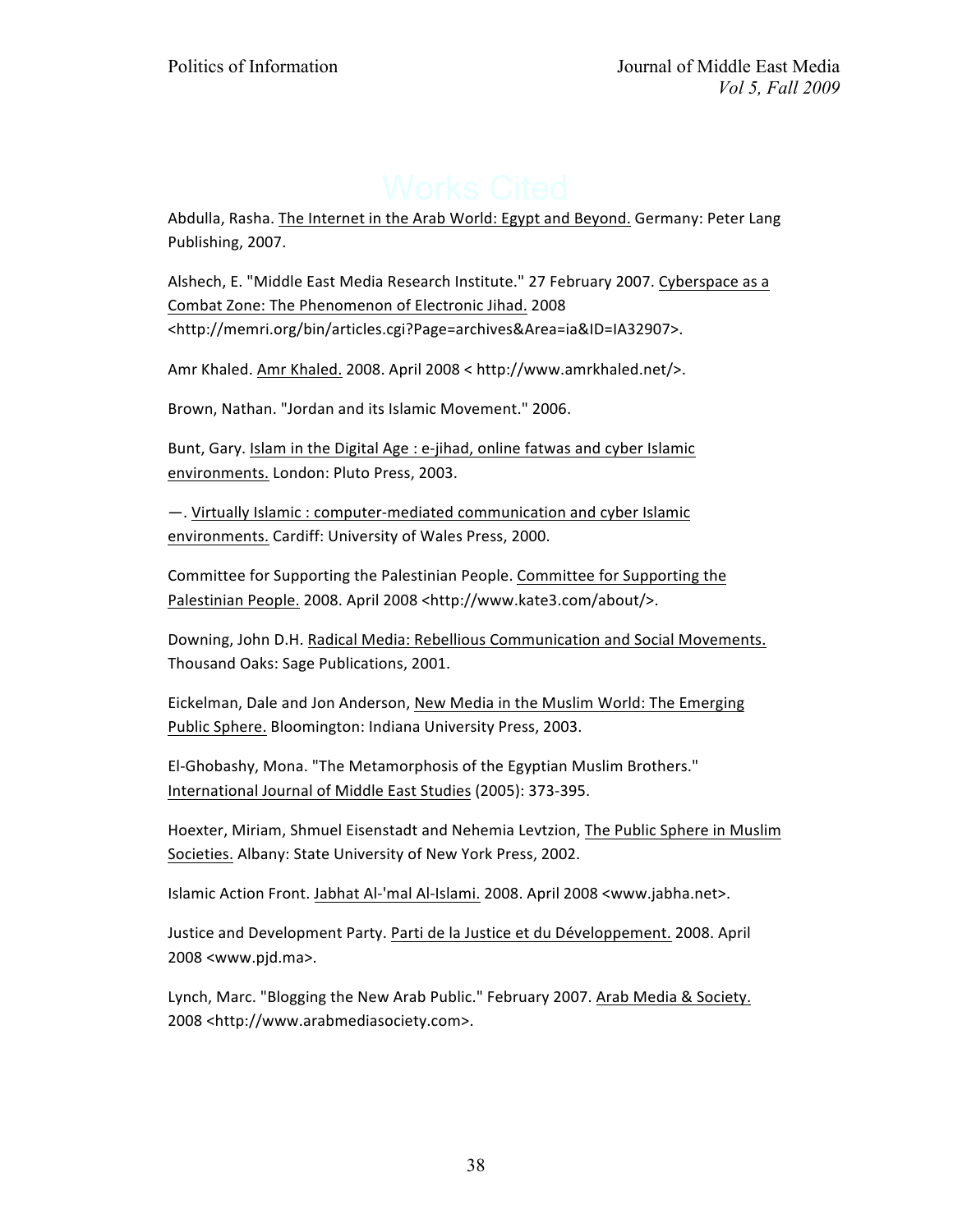Lynch, Marc. "Young Brothers in Cyberspace." MERIP Winter 2007.

MEMRI. "Middle East Media Research Institute." 19 July 2007. The Enemy Within: Where Are the Islamist/Jihadist Websites Hosted, and What Can Be Done About It? April 2008 <http://memri.org/bin/articles.cgi?Page=archives&Area=ia&ID=IA37407>.

 $-$ . "Middle East Media Research Institute." 21 February 2007. Islamist Websites as an Integral Part of Jihad: A General Overview. April 2008 <http://www.memri.org/bin/articles.cgi?Page=subjects&Area=jihad&ID=IA32807>.

 $-$ . "Middle East Media Research Institute." 27 February 2007. Cyberspace as a Combat Zone: The Phenomenon of Electronic Jihad. April 2008 <http://memri.org/bin/articles.cgi?Page=archives&Area=ia&ID=IA32907>.

Mitchell, Richard P. The Society of the Muslim Brothers. New York: Oxford University Press, 1993.

Nafie, Reem. "Al-Ahram Weekly." 9-15 September 2004. Big Brother Blocks Brotherhood Site. April 2008 <http://weekly.ahram.org.eg/2004/707/eg7.htm>.

OpenNet Initiative. "OpenNet Initiative." 2007. Jordan. April 2008 <http://opennet.net/research/profiles/jordan>.

 $-$ . "OpenNet Initiative." 2007. Morocco. April 2008 <http://opennet.net/research/profiles/morocco>.

-. "OpenNet Initiative." 2007. Egypt. April 2008 <http://opennet.net/research/profiles/egypt>.

Schwedler, Jillian. Faith in Moderation : Islamist parties in Jordan and Yemen. Cambridge: Cambridge University Press, 2006.

The Arabist. "The Arabist." 23 May 2005. Request on Web Censorship. April 2008 <http://arabist.net/archives/2005/05/23/request-on-web-censorship/>.

The Muslim Brotherhood. Al-Ikhwan Al-Muslimon. 2008. April 2008 <http://www.ikhwanonline.com/>.

—. The Muslim Brotherhood (Ikhwan) Official English Website. 2008. April 2008 <http://www.ikhwanweb.com/>.